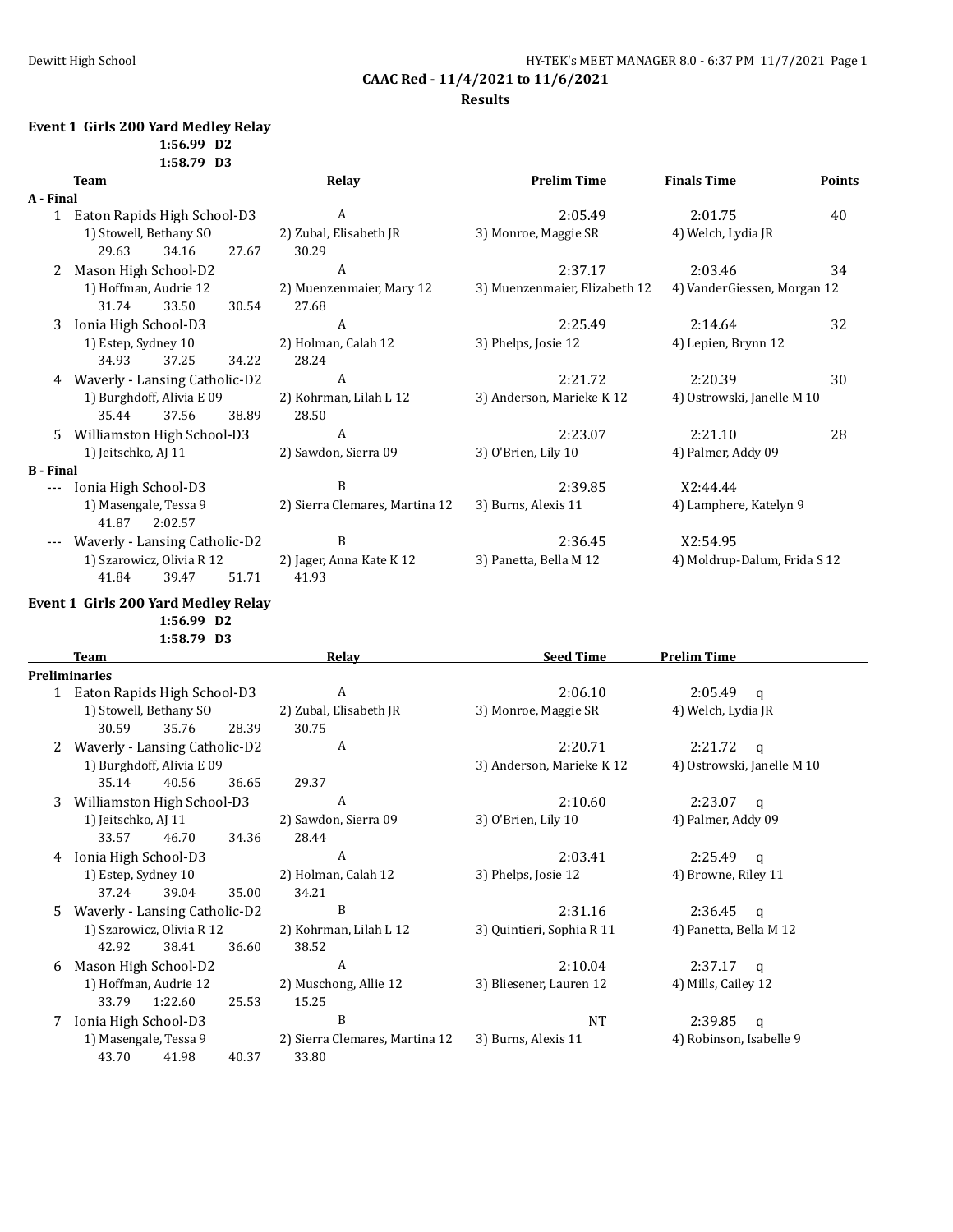|                  | Team                                                                   |                | Relay                                           | <b>Seed Time</b>                | <b>Prelim Time</b>                  |               |
|------------------|------------------------------------------------------------------------|----------------|-------------------------------------------------|---------------------------------|-------------------------------------|---------------|
|                  | --- Mason High School-D2<br>1) Verhage, Kaleigh 12<br>36.83<br>1:32.61 | 33.41          | $\, {\bf B}$<br>2) Prosser, Skyler 09           | 2:35.00<br>3) Zechar, Vienna 09 | <b>XDQ</b><br>4) Bigelow, Hannah 10 |               |
|                  | <b>Event 2 Girls 200 Yard Freestyle</b>                                |                |                                                 |                                 |                                     |               |
|                  | 2:01.09 D2                                                             |                |                                                 |                                 |                                     |               |
|                  | 2:03.89 D3<br>Name                                                     |                | Yr School                                       | <b>Prelim Time</b>              | <b>Finals Time</b>                  | <b>Points</b> |
| A - Final        |                                                                        |                |                                                 |                                 |                                     |               |
|                  | 1 Demel, Anouk<br>29.54<br>32.27                                       | 33.33          | 12 Ionia High School-D3<br>33.64                | 2:15.52                         | 2:08.78                             | 20            |
|                  | 2 Corey, Sarah R<br>29.87<br>32.43                                     | 34.89          | 11 Waverly - Lansing Catholic-D2<br>35.69       | 2:14.23                         | 2:12.88                             | 17            |
| 3                | McRay, Anna<br>30.35<br>33.99                                          | 35.46          | 11 Mason High School-D2<br>35.50                | 2:17.45                         | 2:15.30                             | 16            |
|                  | 4 Hartman, Ella<br>31.18<br>34.16                                      | 35.96          | 11 Williamston High School-D3<br>35.11          | 2:17.16                         | 2:16.41                             | 15            |
| 5.               | McCorkle, Kenadie<br>31.96<br>35.39                                    | 35.95          | 9 Williamston High School-D3<br>35.60           | 2:21.63                         | 2:18.90                             | 14            |
| 6                | Lepien, Brynn<br>34.76                                                 |                | 12 Ionia High School-D3<br>36.42                | 2:21.87                         | 2:19.80                             | 13            |
|                  | 31.09<br>7 Williams, Emerson K<br>35.67                                | 37.53          | 10 Waverly - Lansing Catholic-D2<br>34.64       | 2:23.03                         | 2:20.23                             | 12            |
|                  | 32.36<br>8 Monroe, Sophia<br>30.94<br>35.54                            | 37.56<br>38.22 | FR Eaton Rapids High School-D3<br>35.94         | 2:20.30                         | 2:20.64                             | 11            |
| <b>B</b> - Final |                                                                        |                |                                                 |                                 |                                     |               |
| 9.               | Nayback, Lili<br>32.08<br>35.89                                        | 37.28          | JR Eaton Rapids High School-D3<br>36.02         | 2:23.97                         | 2:21.27                             | 9             |
| 10               | Meninga, Ellie<br>33.13<br>36.83                                       | 37.20          | 09 Mason High School-D2<br>35.14                | 2:23.20                         | 2:22.30                             | 7             |
| 11               | Quintieri, Sophia R<br>33.67<br>36.64                                  | 37.70          | 11 Waverly - Lansing Catholic-D2<br>36.77       | 2:27.48                         | 2:24.78                             | 6             |
|                  | 12 Jackson, Kate<br>32.75<br>36.32                                     | 37.45          | 12 Williamston High School-D3<br>39.76          | 2:24.79                         | 2:26.28                             | 5             |
|                  | 13 Brown, Grace<br>33.15<br>37.70                                      | 42.27          | 12 Ionia High School-D3<br>40.71                | 2:37.74                         | 2:33.83                             | 4             |
|                  | 14 Fraga, Avery<br>34.47<br>39.06                                      | 40.94          | 09 Mason High School-D2<br>39.98                | 2:35.57                         | 2:34.45                             | 3             |
| 15               | Labadie, Brynn<br>35.26<br>39.76                                       | 41.44          | 9 Ionia High School-D3<br>40.24                 | 2:41.00                         | 2:36.70                             | 2             |
| 16               | Martinez, Eily<br>34.64<br>40.89                                       | 43.58          | 10 Ionia High School-D3<br>42.65                | 2:43.35                         | 2:41.76                             | $\mathbf{1}$  |
|                  | Event 2 Girls 200 Yard Freestyle<br>2:01.09 D2                         |                |                                                 |                                 |                                     |               |
|                  | 2:03.89 D3                                                             |                |                                                 |                                 |                                     |               |
|                  | Name                                                                   |                | Yr School                                       | <b>Seed Time</b>                | <b>Prelim Time</b>                  |               |
|                  | <b>Preliminaries</b><br>1 Corey, Sarah R<br>30.91<br>33.72             | 34.40          | 11 Waverly - Lansing Catholic-D2<br>35.20       | 2:19.37                         | 2:14.23                             | q             |
|                  | 2 Demel, Anouk                                                         |                | 12 Ionia High School-D3                         | 2:12.94                         | 2:15.52                             | q             |
| 3                | 30.46<br>33.69<br>Hartman, Ella<br>32.18<br>34.89                      | 35.66<br>35.66 | 35.71<br>11 Williamston High School-D3<br>34.43 | 2:20.81                         | 2:17.16                             | q             |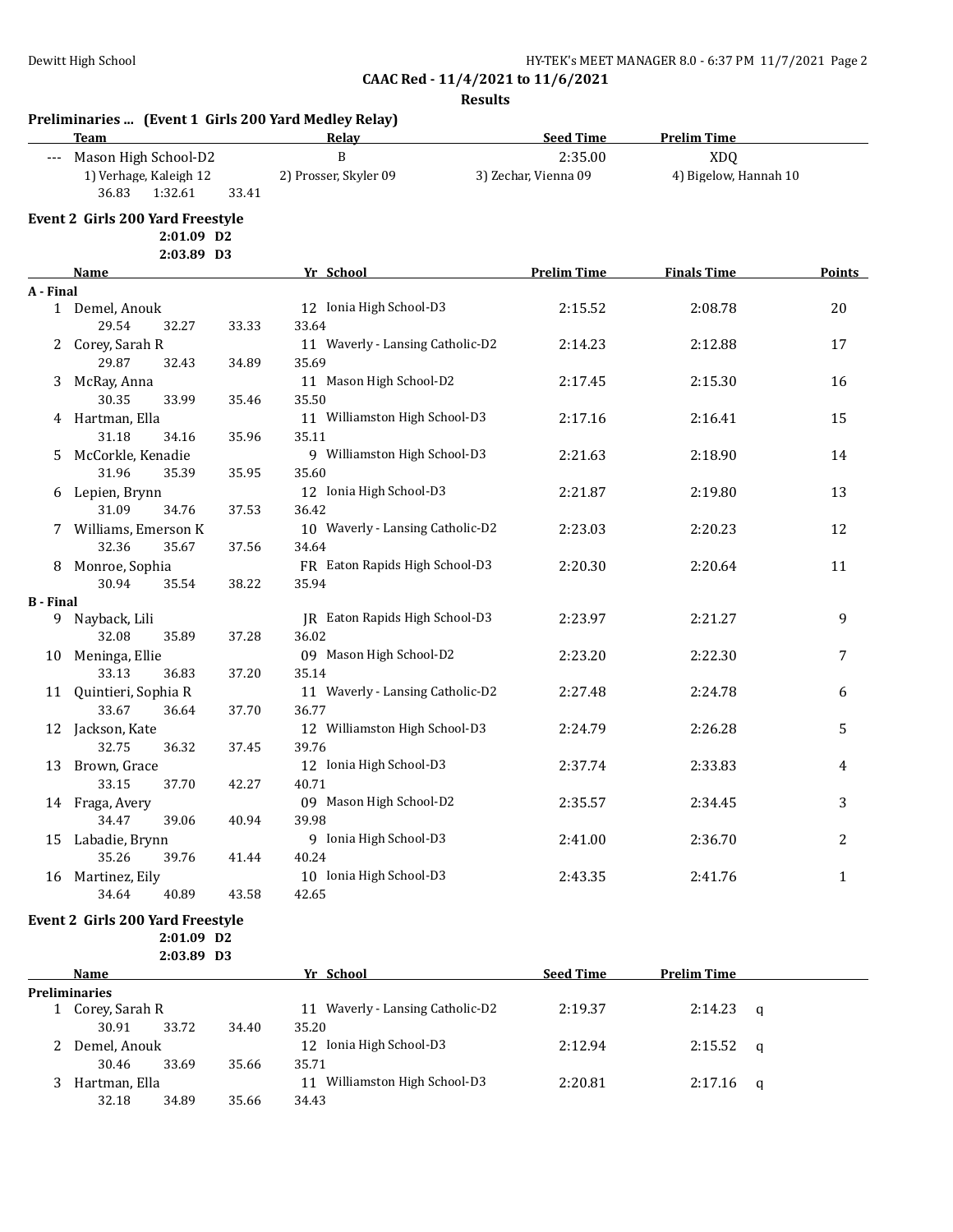|         | Preliminaries  (Event 2 Girls 200 Yard Freestyle) |           |            |
|---------|---------------------------------------------------|-----------|------------|
| $N = 0$ | V <sub>z</sub> Cahaal                             | Cood Time | Daolim Tir |

|           | <u>Name</u>                             |         | <u>Yr School</u>                       | <u>Seed Time</u>   | <u>Prelim Time</u> |                |               |
|-----------|-----------------------------------------|---------|----------------------------------------|--------------------|--------------------|----------------|---------------|
|           | 4 McRay, Anna<br>31.14<br>34.81         | 35.64   | 11 Mason High School-D2<br>35.86       | 2:22.23            | 2:17.45            | q              |               |
| 5         | Monroe, Sophia                          |         | FR Eaton Rapids High School-D3         | 2:28.45            | 2:20.30            | q              |               |
|           | 31.06<br>34.71<br>6 McCorkle, Kenadie   | 37.57   | 36.96<br>9 Williamston High School-D3  | 2:24.62            | 2:21.63            | q              |               |
|           | 32.90<br>36.20                          | 37.49   | 35.04                                  |                    |                    |                |               |
|           | 7 Lepien, Brynn<br>30.74<br>35.63       | 38.23   | 12 Ionia High School-D3<br>37.27       | 2:21.48            | 2:21.87            | q              |               |
|           | 8 Williams, Emerson K<br>33.60<br>36.35 |         | 10 Waverly - Lansing Catholic-D2       | 2:29.03            | 2:23.03            | q              |               |
|           | 9 Meninga, Ellie                        | 37.41   | 35.67<br>09 Mason High School-D2       | 2:29.94            | 2:23.20            |                |               |
|           | 33.12<br>36.36                          | 37.35   | 36.37                                  |                    |                    | q              |               |
|           | 10 Nayback, Lili                        |         | JR Eaton Rapids High School-D3         | 2:27.90            | 2:23.97            | q              |               |
|           | 32.59<br>36.65                          | 37.94   | 36.79                                  |                    |                    |                |               |
|           | 11 Jackson, Kate<br>33.42<br>37.18      |         | 12 Williamston High School-D3<br>36.27 | 2:37.50            | 2:24.79            | q              |               |
|           | 12 Quintieri, Sophia R                  | 37.92   | 11 Waverly - Lansing Catholic-D2       | 2:35.91            | 2:27.48            |                |               |
|           | 34.10<br>37.17                          | 38.15   | 38.06                                  |                    |                    | q              |               |
|           | 13 Fraga, Avery                         |         | 09 Mason High School-D2                | 2:39.80            | 2:35.57            | q              |               |
|           | 34.39<br>39.61                          | 41.37   | 40.20                                  |                    |                    |                |               |
|           | 14 Brown, Grace                         |         | 12 Ionia High School-D3                | 2:38.71            | 2:37.74            | q              |               |
|           | 35.28<br>39.77                          | 41.38   | 41.31                                  |                    |                    |                |               |
|           | 15 Labadie, Brynn                       |         | 9 Ionia High School-D3                 | 2:57.09            | 2:41.00            | q              |               |
|           | 37.39<br>41.45                          | 42.22   | 39.94                                  |                    |                    |                |               |
|           | 16 Martinez, Eily                       |         | 10 Ionia High School-D3                | 2:47.81            | 2:43.35            | q              |               |
|           | 40.79<br>34.93                          | 44.35   | 43.28                                  |                    |                    |                |               |
|           | 17 Brown, Delayne                       |         | FR Eaton Rapids High School-D3         | 2:47.31            | 2:45.00            |                |               |
|           | 37.48<br>42.90                          | 43.03   | 41.59                                  |                    |                    |                |               |
|           | 18 Sanders, Hannah                      |         | 09 Mason High School-D2                | 2:58.70            | 2:45.10            |                |               |
|           | 36.84<br>41.86                          | 44.91   | 41.49                                  |                    |                    |                |               |
|           | 19 Taylor, Tasmin                       |         | 12 Mason High School-D2                | 2:45.26            | 2:45.57            |                |               |
|           | 38.00<br>42.72                          | 1:24.85 |                                        |                    |                    |                |               |
| 20        | Blackmore, Hailey                       |         | 11 Mason High School-D2                | 3:20.96            | 3:00.72            |                |               |
|           | 39.87<br>45.74                          | 46.77   | 48.34                                  |                    |                    |                |               |
|           | Event 3 Girls 200 Yard IM               |         |                                        |                    |                    |                |               |
|           | 2:18.39 D2                              |         |                                        |                    |                    |                |               |
|           | 2:21.99 D3                              |         |                                        |                    |                    |                |               |
| A - Final | Name                                    |         | Yr School                              | <b>Prelim Time</b> | <b>Finals Time</b> |                | <b>Points</b> |
|           | 1 Bonafe, Maelys                        |         | 10 Ionia High School-D3                | 2:18.63            | 2:14.85            | D <sub>2</sub> | 20            |
|           | 27.86<br>34.19                          | 41.49   | 31.31                                  |                    |                    |                |               |
|           | 2 Stowell, Bethany                      |         | SO Eaton Rapids High School-D3         | 2:25.60            | 2:21.66            | D <sub>3</sub> | 17            |
|           | 30.97<br>33.26                          | 43.11   | 34.32                                  |                    |                    |                |               |
| 3         | Holden, Isabelle                        |         | 11 Williamston High School-D3          | 2:38.31            | 2:36.43            |                | 16            |
|           | 32.34<br>38.95                          | 48.78   | 36.36                                  |                    |                    |                |               |
| 4         | VanderGiessen, Morgan                   |         | 12 Mason High School-D2                | 2:40.86            | 2:39.06            |                | 15            |
|           | 34.78<br>40.94                          | 48.72   | 34.62                                  |                    |                    |                |               |
| 5.        | Holman, Calah                           |         | 12 Ionia High School-D3                | 2:50.18            | 2:39.20            |                | 14            |
|           | 35.94<br>41.33                          | 44.77   | 37.16                                  |                    |                    |                |               |
| 6         | Ostrowski, Janelle M                    |         | 10 Waverly - Lansing Catholic-D2       | 2:49.48            | 2:44.97            |                | 13            |
|           | 36.28<br>44.59                          | 48.61   | 35.49                                  |                    |                    |                |               |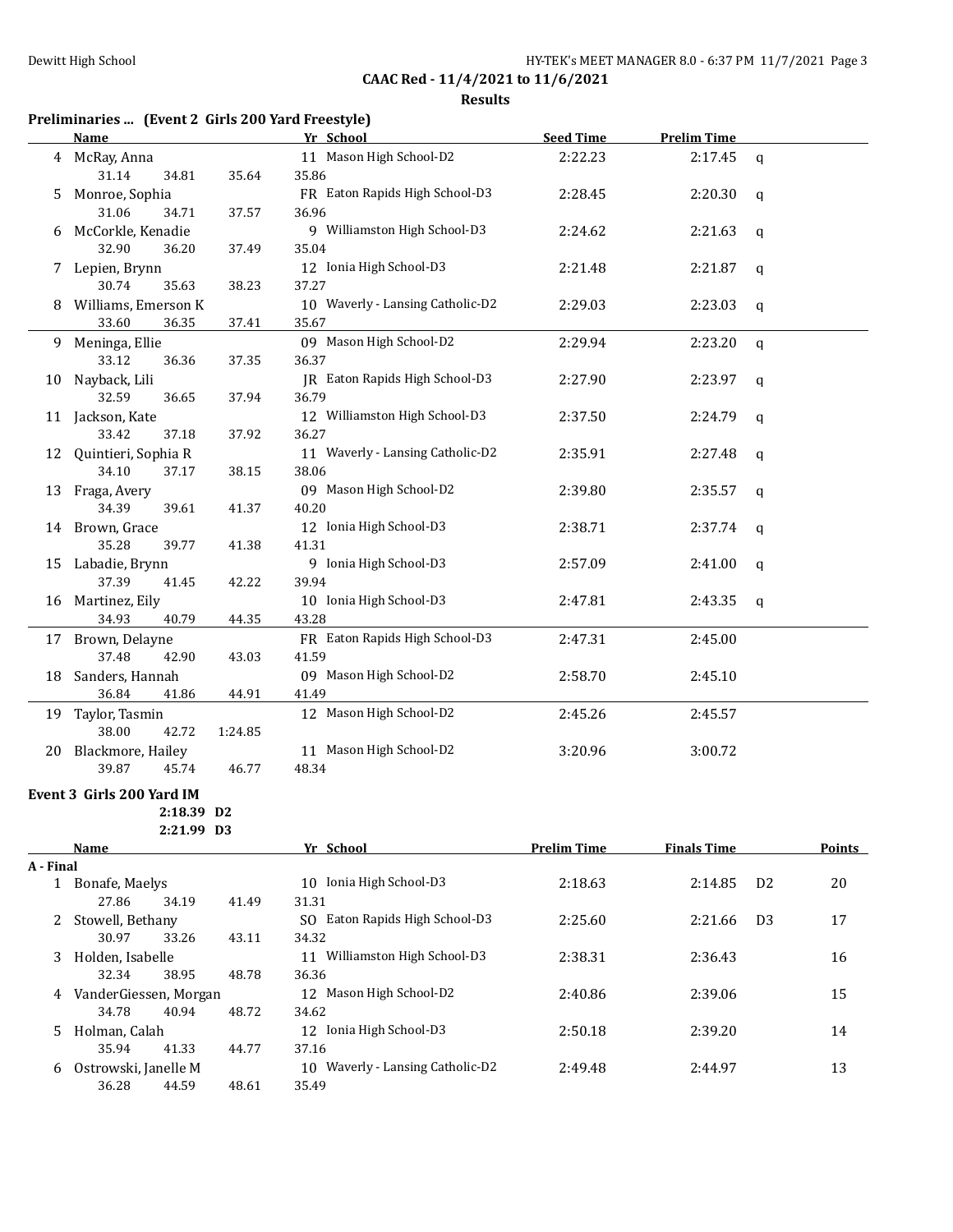# **A - Final ... (Event 3 Girls 200 Yard IM)**

|                  | Name                                                |         | Yr School                                 | <b>Prelim Time</b> | <b>Finals Time</b> | <b>Points</b> |
|------------------|-----------------------------------------------------|---------|-------------------------------------------|--------------------|--------------------|---------------|
|                  | 7 Muschong, Allie<br>34.84<br>44.55                 | 47.53   | 12 Mason High School-D2<br>40.00          | 2:49.58            | 2:46.92            | 12            |
|                  | 8 Jager, Anna Kate K<br>40.20<br>44.14              | 48.31   | 12 Waverly - Lansing Catholic-D2<br>38.12 | 2:51.86            | 2:50.77            | 11            |
| <b>B</b> - Final |                                                     |         |                                           |                    |                    |               |
| 9                | Barnes, Breana<br>37.95<br>45.76                    | 51.10   | FR Eaton Rapids High School-D3<br>35.39   | 2:53.93            | 2:50.20            | 9             |
|                  | 10 Jeitschko, AJ                                    |         | 11 Williamston High School-D3             | 2:52.85            | 2:52.88            | 7             |
|                  | 34.96<br>43.90<br>11 Verhage, Kaleigh               | 56.33   | 37.69<br>12 Mason High School-D2          | 2:54.15            | 2:53.15            | 6             |
|                  | 39.98<br>42.45<br>12 Sawdon, Sierra                 | 52.61   | 38.11<br>09 Williamston High School-D3    | 3:07.04            | 3:04.21            | 5             |
|                  | 43.93<br>43.61                                      | 56.65   | 40.02                                     |                    |                    |               |
| 13               | Szarowicz, Olivia R<br>43.43<br>49.98               | 51.11   | 12 Waverly - Lansing Catholic-D2<br>39.92 | 3:03.38            | 3:04.44            | 4             |
|                  | 14 Browne, Riley<br>45.10<br>46.78                  | 53.34   | 11 Ionia High School-D3<br>39.89          | 3:12.49            | 3:05.11            | 3             |
|                  | 15 Wood, Abbye                                      |         | 12 Ionia High School-D3                   | 3:18.96            | 3:19.45            | 2             |
|                  | 48.43<br>48.76<br>16 Reisbig, Isabella              | 59.60   | 42.66<br>12 Ionia High School-D3          | 3:36.96            | 3:31.68            | $\mathbf{1}$  |
|                  | 49.59<br>50.14                                      | 1:02.47 | 49.48                                     |                    |                    |               |
|                  | Event 3 Girls 200 Yard IM<br>2:18.39 D <sub>2</sub> |         |                                           |                    |                    |               |
|                  | 2:21.99 D3                                          |         |                                           |                    |                    |               |
|                  | Name                                                |         | Yr School                                 | <b>Seed Time</b>   | <b>Prelim Time</b> |               |
|                  | <b>Preliminaries</b>                                |         |                                           |                    |                    |               |
|                  | 1 Bonafe, Maelys<br>28.99<br>36.09                  | 41.84   | 10 Ionia High School-D3<br>31.71          | 2:19.90            | 2:18.63            | qD3           |
|                  | 2 Stowell, Bethany<br>31.64<br>36.22                | 43.24   | SO Eaton Rapids High School-D3<br>34.50   | 2:25.61            | 2:25.60            | q             |
|                  | 3 Holden, Isabelle<br>34.27<br>38.81                | 49.36   | 11 Williamston High School-D3<br>35.87    | 2:33.92            | 2:38.31            | q             |
|                  | 4 VanderGiessen, Morgan                             |         | 12 Mason High School-D2                   | 2:42.26            | 2:40.86            | q             |
| 5.               | 34.72<br>41.21<br>Ostrowski, Janelle M              | 48.85   | 36.08<br>10 Waverly - Lansing Catholic-D2 | 2:53.25            | 2:49.48            | q             |
|                  | 37.42<br>43.14<br>6 Muschong, Allie                 | 51.43   | 37.49<br>12 Mason High School-D2          | 2:54.07            | 2:49.58            | q             |
|                  | 34.87<br>45.70<br>7 Holman, Calah                   | 47.93   | 41.08<br>12 Ionia High School-D3          | 2:46.00            | 2:50.18            |               |
|                  | 39.15<br>44.39                                      | 48.16   | 38.48                                     |                    |                    | q             |
|                  | 8 Jager, Anna Kate K<br>39.86<br>45.11              | 47.93   | 12 Waverly - Lansing Catholic-D2<br>38.96 | 2:55.69            | 2:51.86            | q             |
|                  | 9 Jeitschko, AJ<br>35.48<br>41.92                   | 56.19   | 11 Williamston High School-D3<br>39.26    | 2:56.52            | 2:52.85            | $\mathsf{q}$  |
| 10               | Barnes, Breana<br>38.89<br>47.00                    | 52.10   | FR Eaton Rapids High School-D3<br>35.94   | 2:54.69            | 2:53.93            | q             |
|                  | 11 Verhage, Kaleigh                                 |         | 12 Mason High School-D2                   | 3:00.23            | 2:54.15            | q             |
| 12               | 42.33<br>41.30<br>Szarowicz, Olivia R               | 52.69   | 37.83<br>12 Waverly - Lansing Catholic-D2 | 3:09.01            | 3:03.38            | q             |
| 13               | 41.29<br>47.60<br>Sawdon, Sierra                    | 53.47   | 41.02<br>09 Williamston High School-D3    | 3:02.99            | 3:07.04            | q             |
|                  | 43.42<br>45.56                                      | 57.03   | 41.03                                     |                    |                    |               |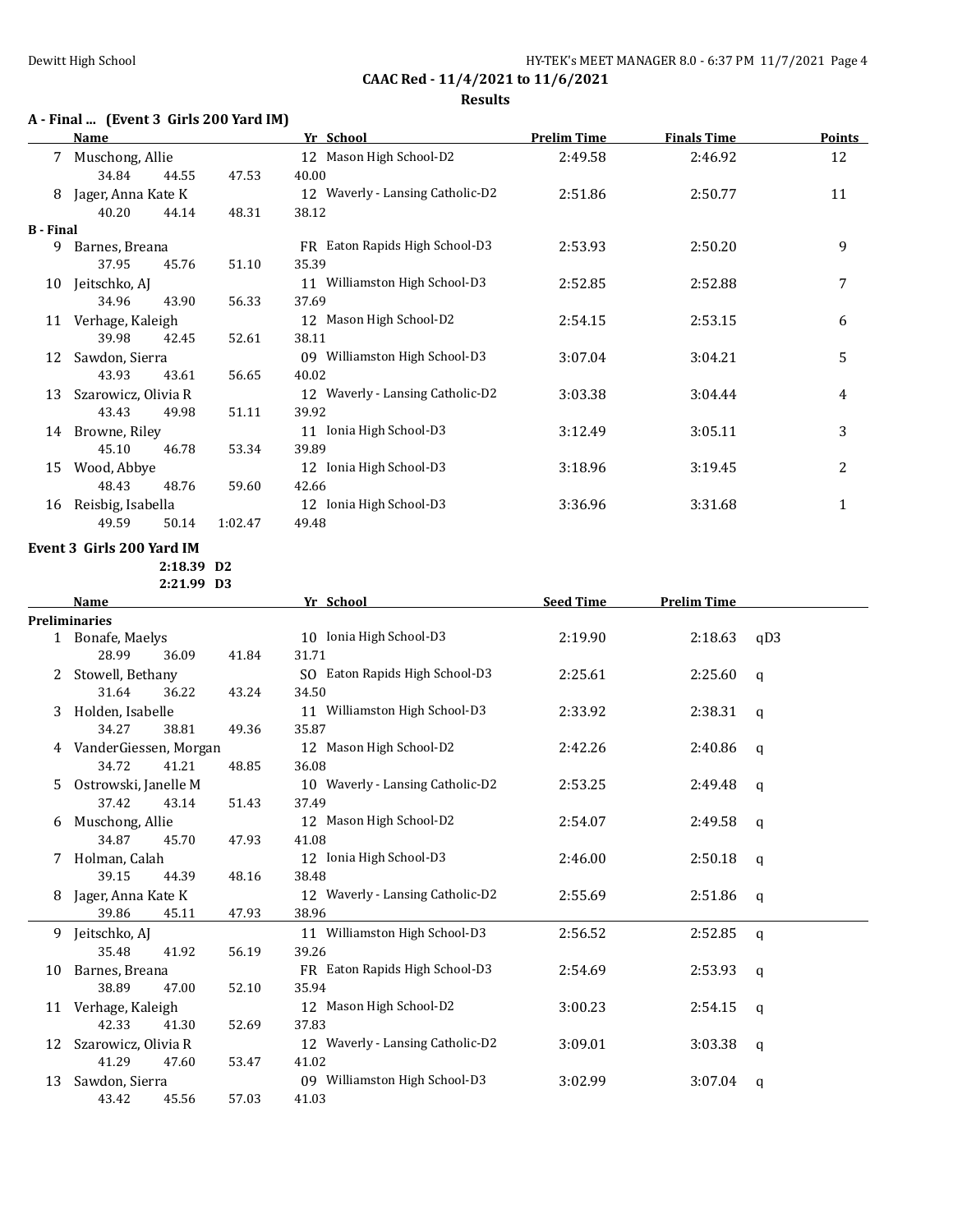# **Preliminaries ... (Event 3 Girls 200 Yard IM)**

|    | Name              |       |         | Yr School                  | <b>Seed Time</b> | <b>Prelim Time</b> |          |
|----|-------------------|-------|---------|----------------------------|------------------|--------------------|----------|
| 14 | Browne, Riley     |       |         | Ionia High School-D3<br>11 | 3:11.67          | 3:12.49            | $\alpha$ |
|    | 47.56             | 49.11 | 54.87   | 40.95                      |                  |                    |          |
| 15 | Wood, Abbye       |       |         | 12 Ionia High School-D3    | 3:19.17          | $3:18.96$ a        |          |
|    | 48.78             | 49.30 | 58.46   | 42.42                      |                  |                    |          |
| 16 | Reisbig, Isabella |       |         | 12 Ionia High School-D3    | 3:37.92          | $3:36.96$ a        |          |
|    | 49.92             | 50.50 | 1:04.02 | 52.52                      |                  |                    |          |

## **Event 4 Girls 50 Yard Freestyle**

**25.59 D2 25.79 D3**

|                  | Name                     |    | Yr School                     | <b>Prelim Time</b> | <b>Finals Time</b> |                | <b>Points</b> |
|------------------|--------------------------|----|-------------------------------|--------------------|--------------------|----------------|---------------|
| A - Final        |                          |    |                               |                    |                    |                |               |
| 1                | McGee, Madeline          | 11 | Ionia High School-D3          | 25.64              | 24.36              | D <sub>2</sub> | 20            |
| 2                | Monroe, Maggie           | SR | Eaton Rapids High School-D3   | 25.10              | 24.59              | D <sub>2</sub> | 17            |
| 3                | Muenzenmaier, Elizabeth  | 12 | Mason High School-D2          | 28.29              | 27.27              |                | 16            |
| 4                | Cowen, Clare             | 10 | Williamston High School-D3    | 28.35              | 27.97              |                | 15            |
| 5.               | Palmer, Addy             | 09 | Williamston High School-D3    | 28.68              | 28.33              |                | 14            |
| 6                | Mills, Cailey            | 12 | Mason High School-D2          | 29.09              | 29.00              |                | 13            |
|                  | Phelps, Josie            | 12 | Ionia High School-D3          | 28.81              | 29.54              |                | 12            |
| 8                | Kohrman, Lilah L         | 12 | Waverly - Lansing Catholic-D2 | 31.00              | 29.97              |                | 11            |
| <b>B</b> - Final |                          |    |                               |                    |                    |                |               |
| 9                | Estep, Sydney            | 10 | Ionia High School-D3          | 32.06              | 30.49              |                | 9             |
| 10               | Welch, Lydia             | IR | Eaton Rapids High School-D3   | 31.39              | 30.51              |                | 7             |
| 11               | Sierra Clemares, Martina | 12 | Ionia High School-D3          | 32.35              | 31.64              |                | 6             |
| 12               | Lamphere, Katelyn        | 9  | Ionia High School-D3          | 31.62              | 32.02              |                | 5             |
| 13               | Gray, Alisia             | 09 | Williamston High School-D3    | 32.27              | 32.37              |                | 4             |
| 14               | Burns, Alexis            | 11 | Ionia High School-D3          | 33.17              | 32.39              |                | 3             |
| 15               | Bigelow, Hannah          | 10 | Mason High School-D2          | 35.67              | 33.63              |                | 2             |
| 16               | Goss, Sarah              | 11 | Mason High School-D2          | 36.79              | 37.36              |                |               |

#### **Event 4 Girls 50 Yard Freestyle**

**25.59 D2**

|    | 25.79 D3                 |    |                               |                  |                    |     |
|----|--------------------------|----|-------------------------------|------------------|--------------------|-----|
|    | Name                     |    | Yr School                     | <b>Seed Time</b> | <b>Prelim Time</b> |     |
|    | <b>Preliminaries</b>     |    |                               |                  |                    |     |
|    | Monroe, Maggie           | SR | Eaton Rapids High School-D3   | 25.03            | 25.10              | qD2 |
|    | McGee, Madeline          | 11 | Ionia High School-D3          | 25.07            | 25.64              | qD3 |
| 3  | Muenzenmaier, Elizabeth  | 12 | Mason High School-D2          | 27.45            | 28.29              | a   |
| 4  | Cowen, Clare             | 10 | Williamston High School-D3    | 29.65            | 28.35              | q   |
| 5  | Palmer, Addy             | 09 | Williamston High School-D3    | 28.52            | 28.68              | a   |
| 6  | Phelps, Josie            | 12 | Ionia High School-D3          | 29.07            | 28.81              | q   |
|    | Mills, Cailey            | 12 | Mason High School-D2          | 28.77            | 29.09              | a   |
| 8  | Kohrman, Lilah L         | 12 | Waverly - Lansing Catholic-D2 | 31.70            | 31.00              | a   |
| 9  | Welch, Lydia             | IR | Eaton Rapids High School-D3   | 32.39            | 31.39              | a   |
| 10 | Lamphere, Katelyn        | q  | Ionia High School-D3          | 33.40            | 31.62              | a   |
| 11 | Estep, Sydney            | 10 | Ionia High School-D3          | 31.91            | 32.06              | a   |
| 12 | Gray, Alisia             | 09 | Williamston High School-D3    | 33.89            | 32.27              | a   |
| 13 | Sierra Clemares, Martina | 12 | Ionia High School-D3          | 33.06            | 32.35              | a   |
| 14 | Burns, Alexis            | 11 | Ionia High School-D3          | 32.63            | 33.17              | a   |
| 15 | Bigelow, Hannah          | 10 | Mason High School-D2          | 37.40            | 35.67              | a   |
| 16 | Goss, Sarah              | 11 | Mason High School-D2          | 38.82            | 36.79              | a   |
| 17 | Moldrup-Dalum, Frida S   | 12 | Waverly - Lansing Catholic-D2 | 44.10            | 41.57              |     |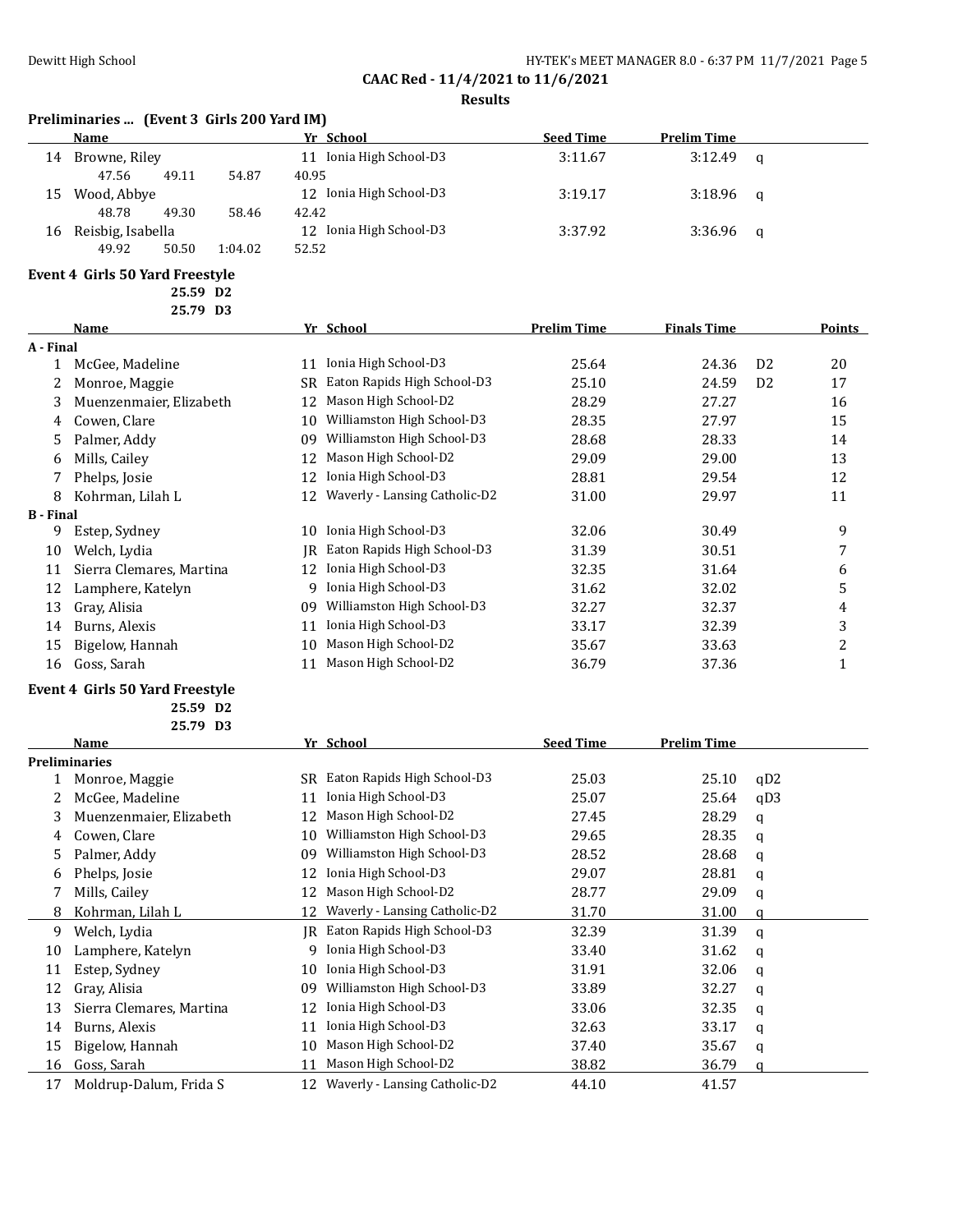|                  | Preliminaries  (Event 4 Girls 50 Yard Freestyle)<br>Name |    | Yr School                        | <b>Seed Time</b>    | <b>Prelim Time</b>  |                |               |
|------------------|----------------------------------------------------------|----|----------------------------------|---------------------|---------------------|----------------|---------------|
| 18               | Cary, Sara                                               |    | FR Eaton Rapids High School-D3   | 43.00               | 41.79               |                |               |
| $---$            | Zechar, Vienna                                           | 09 | Mason High School-D2             | 39.35               | X36.52              |                |               |
| $---$            | Waterman, Makenna                                        | 10 | Ionia High School-D3             | 38.63               | X38.23              |                |               |
| $---$            | Prosser, Skyler                                          | 09 | Mason High School-D2             | 39.69               | X38.80              |                |               |
| $---$            | Portice, Gessica                                         | 09 | Mason High School-D2             | 40.45               | X38.85              |                |               |
| $---$            | Messier, Amelia                                          | 09 | Mason High School-D2             | 41.92               | X40.69              |                |               |
| $---$            | Browne, Taylor                                           | q  | Ionia High School-D3             | 45.80               | X43.28              |                |               |
|                  | <b>Event 5 Girls 1 mtr Diving</b>                        |    |                                  |                     |                     |                |               |
|                  | <b>Name</b>                                              |    | Yr School                        | <b>Prelim Score</b> | <b>Finals Score</b> |                | Points        |
| A - Final        |                                                          |    |                                  |                     |                     |                |               |
| 1                | Mills, Cailey                                            |    | 12 Mason High School-D2          | 256.70              | 366.20              |                | 20            |
| 2                | Phelps, Josie                                            | 12 | Ionia High School-D3             | 161.70              | 229.75              |                | 17            |
| 3                | Jesse, Ava                                               | 10 | Williamston High School-D3       | 146.45              | 202.15              |                | 16            |
| 4                | Portice, Gessica                                         |    | 09 Mason High School-D2          | 147.55              | 196.65              |                | 15            |
|                  | <b>Event 5 Girls 1 mtr Diving</b>                        |    |                                  |                     |                     |                |               |
|                  | Name<br><b>Preliminaries</b>                             |    | Yr School                        |                     | <b>Prelim Score</b> |                |               |
| $\mathbf{1}$     | Mills, Cailey                                            | 12 | Mason High School-D2             | 275.90              | 256.70              | q              |               |
| 2                | Phelps, Josie                                            |    | 12 Ionia High School-D3          | <b>NP</b>           | 161.70              | q              |               |
| 3                | Portice, Gessica                                         | 09 | Mason High School-D2             | N <sub>P</sub>      | 147.55              | q              |               |
| 4                | Jesse, Ava                                               | 10 | Williamston High School-D3       | <b>NP</b>           | 146.45              | q              |               |
| 5                | Schafer, Marie                                           | 11 | Williamston High School-D3       | <b>NP</b>           | 141.55              | q              |               |
|                  | <b>Event 6 Girls 100 Yard Butterfly</b>                  |    |                                  |                     |                     |                |               |
|                  | $1:01.69$ D <sub>2</sub>                                 |    |                                  |                     |                     |                |               |
|                  | 1:03.49 D3                                               |    |                                  |                     |                     |                |               |
|                  | <b>Name</b>                                              |    | Yr School                        | <b>Prelim Time</b>  | <b>Finals Time</b>  |                | <b>Points</b> |
| A - Final        |                                                          |    |                                  |                     |                     |                |               |
| 1                | Monroe, Maggie<br>27.87<br>32.76                         |    | SR Eaton Rapids High School-D3   | 1:03.54             | 1:00.63             | D <sub>2</sub> | 20            |
| 2                | Muenzenmaier, Mary<br>30.90<br>35.59                     | 12 | Mason High School-D2             | 1:09.04             | 1:06.49             |                | 17            |
| 3                | Demel, Anouk<br>31.78<br>36.03                           |    | 12 Ionia High School-D3          | 1:13.17             | 1:07.81             |                | 16            |
| 4                | Zubal, Elisabeth<br>32.83<br>36.15                       |    | JR Eaton Rapids High School-D3   | 1:13.00             | 1:08.98             |                | 15            |
|                  | Palmer, Addy<br>34.64<br>45.16                           |    | 09 Williamston High School-D3    | 1:21.76             | 1:19.80             |                | 14            |
| 6                | Bliesener, Lauren<br>38.42<br>44.41                      |    | 12 Mason High School-D2          | 1:27.11             | 1:22.83             |                | 13            |
| 7                | O'Brien, Lily<br>36.56<br>47.53                          | 10 | Williamston High School-D3       | 1:20.88             | 1:24.09             |                | 12            |
| 8                | Szarowicz, Olivia R<br>43.54<br>52.36                    |    | 12 Waverly - Lansing Catholic-D2 | 1:32.99             | 1:35.90             |                | 11            |
| <b>B</b> - Final |                                                          |    |                                  |                     |                     |                |               |
|                  | 9 Anderson, Marieke K<br>41.37<br>50.88                  |    | 12 Waverly - Lansing Catholic-D2 | 1:34.02             | 1:32.25             |                | 9             |
| 10               | Babcock, Hannah<br>46.02<br>51.65                        |    | JR Eaton Rapids High School-D3   | 1:37.75             | 1:37.67             |                | 7             |
| 11               | Estep, Sydney<br>40.96<br>56.94                          |    | 10 Ionia High School-D3          | 1:39.90             | 1:37.90             |                | 6             |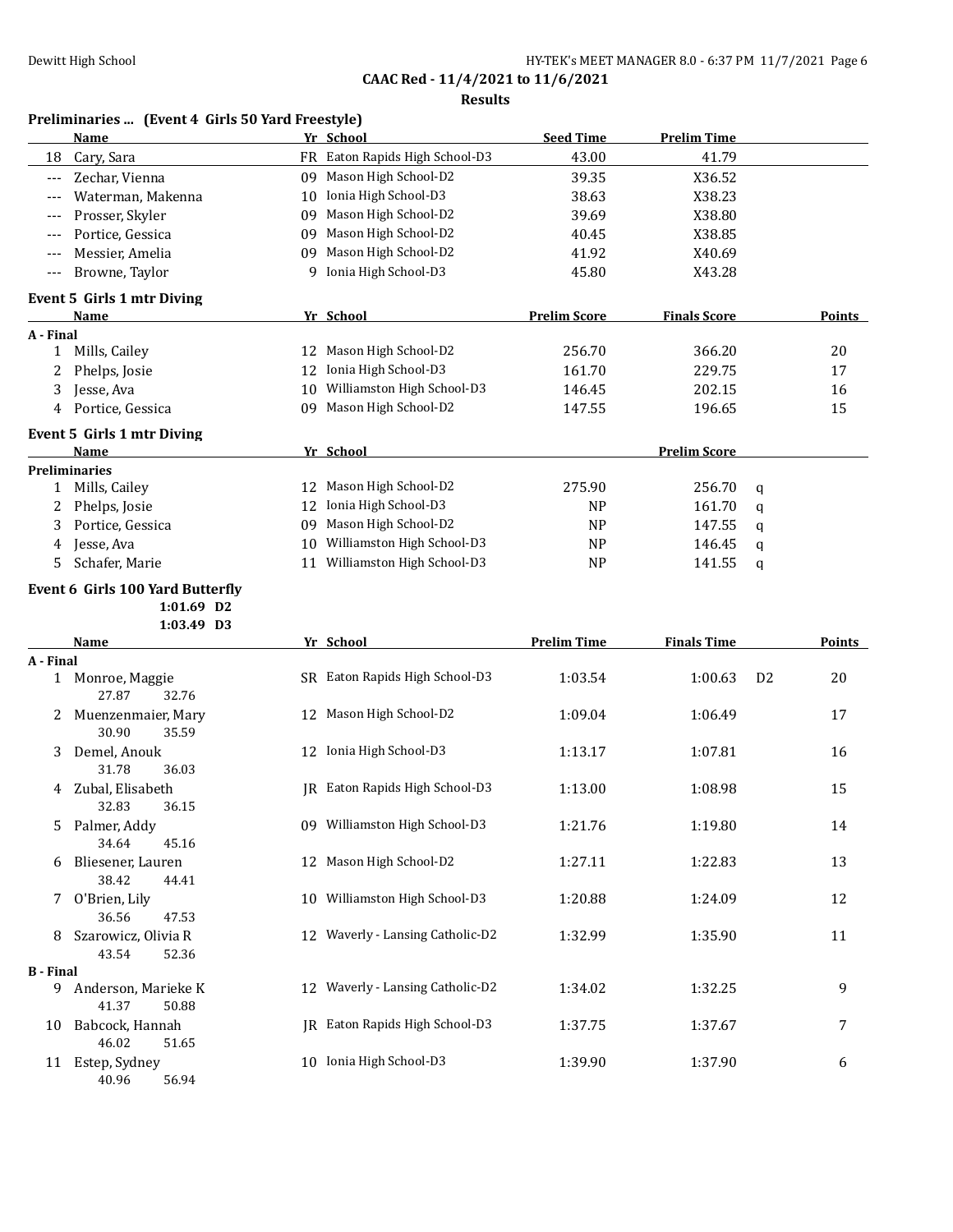## **B - Final ... (Event 6 Girls 100 Yard Butterfly)**

|       | <b>Name</b>        |     | Yr School                        | <b>Prelim Time</b> | <b>Finals Time</b> | Points |
|-------|--------------------|-----|----------------------------------|--------------------|--------------------|--------|
| 12    | Zechar, Vienna     | 09. | Mason High School-D2             | 1:48.44            | 1:48.56            |        |
|       | 1:00.70<br>47.86   |     |                                  |                    |                    |        |
| 13    | Panetta, Bella M   |     | 12 Waverly - Lansing Catholic-D2 | 2:09.66            | 2:21.55            | 4      |
|       | 1:21.48<br>1:00.07 |     |                                  |                    |                    |        |
| $---$ | Brown, Delayne     |     | FR Eaton Rapids High School-D3   | 1:36.08            | DQ                 |        |
|       | 42.00<br>47.13     |     |                                  |                    |                    |        |

## **Event 6 Girls 100 Yard Butterfly**

**1:01.69 D2**

|     | 1:03.49 D3                            |                                     |                  |                    |             |
|-----|---------------------------------------|-------------------------------------|------------------|--------------------|-------------|
|     | <b>Name</b>                           | Yr School                           | <b>Seed Time</b> | <b>Prelim Time</b> |             |
|     | <b>Preliminaries</b>                  |                                     |                  |                    |             |
|     | 1 Monroe, Maggie<br>29.34<br>34.20    | SR Eaton Rapids High School-D3      | 1:00.65          | 1:03.54            | q           |
| 2   | Muenzenmaier, Mary<br>31.89<br>37.15  | 12 Mason High School-D2             | 1:08.99          | 1:09.04            | q           |
| 3   | Zubal, Elisabeth<br>34.26<br>38.74    | IR Eaton Rapids High School-D3      | 1:14.66          | 1:13.00            | q           |
| 4   | Demel, Anouk<br>34.17<br>39.00        | 12 Ionia High School-D3             | 1:08.91          | 1:13.17            | q           |
| 5   | O'Brien, Lily<br>35.86<br>45.02       | 10 Williamston High School-D3       | 1:20.06          | 1:20.88            | q           |
| 6   | Palmer, Addy<br>36.69<br>45.07        | 09 Williamston High School-D3       | 1:22.19          | 1:21.76            | q           |
|     | Bliesener, Lauren<br>40.89<br>46.22   | 12 Mason High School-D2             | 1:24.46          | 1:27.11            | q           |
| 8   | Szarowicz, Olivia R<br>50.18<br>42.81 | 12 Waverly - Lansing Catholic-D2    | 1:34.84          | 1:32.99            | q           |
| 9.  | Anderson, Marieke K<br>40.97<br>53.05 | 12 Waverly - Lansing Catholic-D2    | 1:31.73          | 1:34.02            | q           |
| 10  | Brown, Delayne<br>44.50<br>51.58      | FR Eaton Rapids High School-D3      | 1:34.67          | 1:36.08            | q           |
| 11  | Babcock, Hannah<br>46.45<br>51.30     | JR Eaton Rapids High School-D3      | 1:40.27          | 1:37.75            | $\mathbf q$ |
| 12  | Estep, Sydney<br>43.20<br>56.70       | 10 Ionia High School-D3             | 1:41.67          | 1:39.90            | q           |
| 13  | Zechar, Vienna<br>48.55<br>59.89      | 09 Mason High School-D2             | 1:53.68          | 1:48.44            | q           |
| 14  | Panetta, Bella M<br>59.64<br>1:10.02  | Waverly - Lansing Catholic-D2<br>12 | 2:27.37          | 2:09.66            | q           |
| --- | Mullins, Ali                          | 12 Williamston High School-D3       | 1:49.10          | DQ                 |             |

# **Event 7 Girls 100 Yard Freestyle**

**55.69 D2 56.49 D3**

| Name                              | Yr School                        | <b>Prelim Time</b> | <b>Finals Time</b>      | <b>Points</b> |
|-----------------------------------|----------------------------------|--------------------|-------------------------|---------------|
| A - Final                         |                                  |                    |                         |               |
| Eisenbeis, Gwen<br>25.06<br>27.49 | Williamston High School-D3<br>12 | 54.73              | D <sub>2</sub><br>52.55 | 20            |
| Hoffman, Audrie<br>31.82<br>28.12 | 12 Mason High School-D2          | 1:01.93            | 59.94                   | 17            |
| Lepien, Brynn<br>28.87<br>32.10   | 12 Ionia High School-D3          | 1:03.95            | 1:00.97                 | 16            |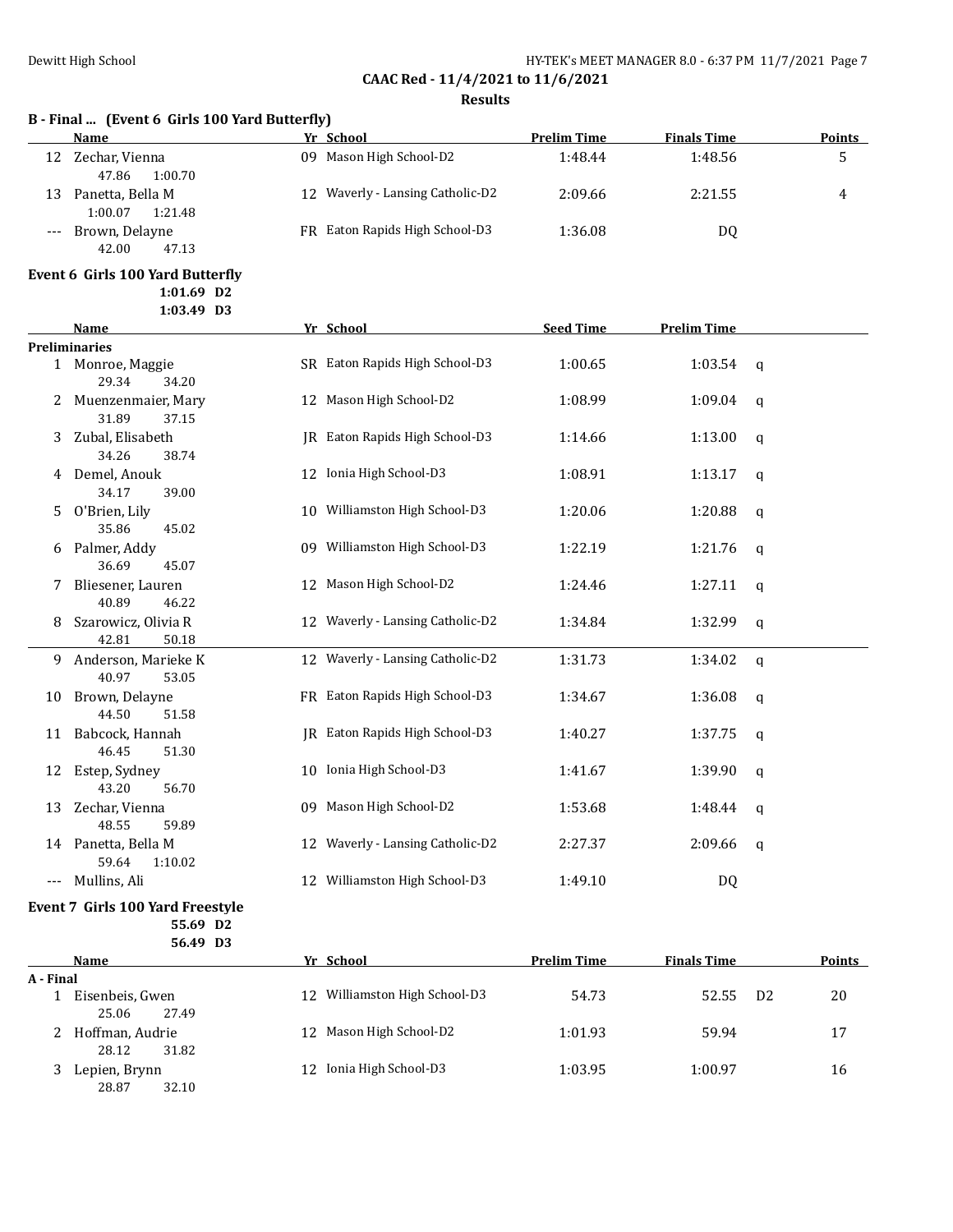# **A - Final ... (Event 7 Girls 100 Yard Freestyle)**

|                  | Name                                     |    | Yr School                        | <b>Prelim Time</b> | <b>Finals Time</b> | <b>Points</b> |
|------------------|------------------------------------------|----|----------------------------------|--------------------|--------------------|---------------|
| 4                | VanderGiessen, Morgan<br>29.94<br>32.44  |    | 12 Mason High School-D2          | 1:03.51            | 1:02.38            | 15            |
| 5.               | Cowen, Clare<br>29.07<br>33.53           |    | 10 Williamston High School-D3    | 1:02.04            | 1:02.60            | 14            |
| 6                | Jackson, Kate<br>30.57<br>34.59          | 12 | Williamston High School-D3       | 1:05.09            | 1:05.16            | 13            |
| 7                | Welch, Lydia<br>32.85<br>35.98           |    | JR Eaton Rapids High School-D3   | 1:11.00            | 1:08.83            | 12            |
| 8                | Burghdoff, Alivia E<br>31.69<br>37.64    |    | 09 Waverly - Lansing Catholic-D2 | 1:10.02            | 1:09.33            | 11            |
| <b>B</b> - Final |                                          |    |                                  |                    |                    |               |
| 9                | Gray, Alisia<br>34.73<br>37.91           |    | 09 Williamston High School-D3    | 1:12.45            | 1:12.64            | 9             |
| 10               | Robinson, Isabelle<br>35.25<br>37.63     |    | 9 Ionia High School-D3           | 1:15.15            | 1:12.88            | 7             |
| 11               | Sanders, Hannah<br>35.43<br>39.19        |    | 09 Mason High School-D2          | 1:14.33            | 1:14.62            | 6             |
| 12               | Lamphere, Katelyn<br>36.37<br>39.83      |    | 9 Ionia High School-D3           | 1:20.37            | 1:16.20            | 5             |
| 13               | Bigelow, Hannah<br>37.45<br>41.92        |    | 10 Mason High School-D2          | 1:22.48            | 1:19.37            | 4             |
| 14               | Cary, Sara<br>47.70<br>42.62             |    | FR Eaton Rapids High School-D3   | 1:32.54            | 1:30.32            | 3             |
| 15               | Moldrup-Dalum, Frida S<br>44.46<br>56.34 |    | 12 Waverly - Lansing Catholic-D2 | 1:42.98            | 1:40.80            | 2             |

## **Event 7 Girls 100 Yard Freestyle 55.69 D2 56.49 D3**

|    | <b>Name</b>           | Yr School                         | <b>Seed Time</b> | <b>Prelim Time</b> |              |
|----|-----------------------|-----------------------------------|------------------|--------------------|--------------|
|    | <b>Preliminaries</b>  |                                   |                  |                    |              |
|    | 1 Eisenbeis, Gwen     | Williamston High School-D3<br>12  | 51.71            | 54.73              | qD2          |
|    | 26.16<br>28.57        |                                   |                  |                    |              |
|    | Hoffman, Audrie       | 12 Mason High School-D2           | 1:00.80          | 1:01.93            | q            |
|    | 29.52<br>32.41        |                                   |                  |                    |              |
| 3  | Cowen, Clare          | Williamston High School-D3<br>10  | 1:05.26          | 1:02.04            | q            |
|    | 29.11<br>32.93        |                                   |                  |                    |              |
| 4  | VanderGiessen, Morgan | Mason High School-D2<br>12        | 1:03.82          | 1:03.51            | q            |
|    | 31.46<br>32.05        |                                   |                  |                    |              |
| 5  | Lepien, Brynn         | Ionia High School-D3<br>12        | 1:05.04          | 1:03.95            | $\mathsf{q}$ |
|    | 29.85<br>34.10        |                                   |                  |                    |              |
| 6  | Jackson, Kate         | Williamston High School-D3<br>12  | 1:08.39          | 1:05.09            | $\mathsf{q}$ |
|    | 30.44<br>34.65        |                                   |                  |                    |              |
| 7  | Burghdoff, Alivia E   | 09 Waverly - Lansing Catholic-D2  | 1:09.86          | 1:10.02            | q            |
|    | 32.96<br>37.06        |                                   |                  |                    |              |
| 8  | Welch, Lydia          | IR Eaton Rapids High School-D3    | 1:13.10          | 1:11.00            | q            |
|    | 34.29<br>36.71        |                                   |                  |                    |              |
| 9  | Gray, Alisia          | Williamston High School-D3<br>09. | 1:15.05          | 1:12.45            | q            |
|    | 35.17<br>37.28        |                                   |                  |                    |              |
| 10 | Sanders, Hannah       | Mason High School-D2<br>09        | 1:20.33          | 1:14.33            | q            |
|    | 35.56<br>38.77        |                                   |                  |                    |              |
| 11 | Robinson, Isabelle    | Ionia High School-D3<br>q         | 1:19.18          | 1:15.15            | q            |
|    | 36.52<br>38.63        |                                   |                  |                    |              |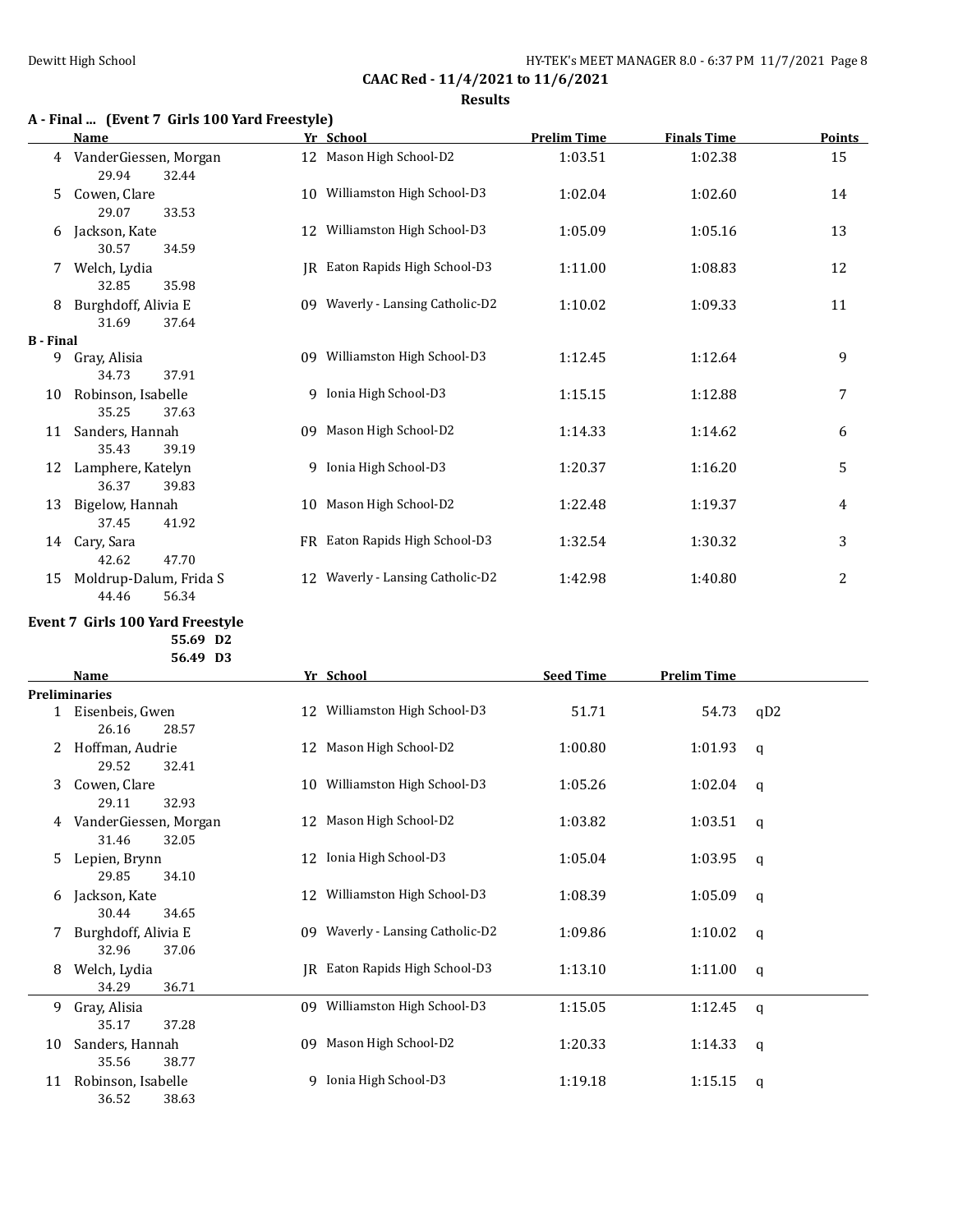## **Results**

# **Preliminaries ... (Event 7 Girls 100 Yard Freestyle)**

|       | <b>Name</b>                              |    | Yr School                        | <b>Seed Time</b> | <b>Prelim Time</b> |          |
|-------|------------------------------------------|----|----------------------------------|------------------|--------------------|----------|
|       | 12 Lamphere, Katelyn<br>42.72<br>37.65   |    | 9 Ionia High School-D3           | 1:17.55          | 1:20.37            | $\alpha$ |
| 13    | Bigelow, Hannah<br>38.34<br>44.14        | 10 | Mason High School-D2             | 1:25.71          | 1:22.48            | q        |
| 14    | Cary, Sara<br>48.56<br>43.98             |    | FR Eaton Rapids High School-D3   | 1:37.80          | 1:32.54            | q        |
| 15    | Moldrup-Dalum, Frida S<br>44.00<br>58.98 |    | 12 Waverly - Lansing Catholic-D2 | 1:45.65          | 1:42.98            | q        |
| ---   | Masengale, Tessa<br>42.70<br>40.07       |    | 9 Ionia High School-D3           | 1:22.50          | X1:22.77           |          |
| ---   | Goss, Sarah<br>41.58<br>46.86            | 11 | Mason High School-D2             | 1:31.71          | X1:28.44           |          |
|       | Waterman, Makenna<br>44.45<br>45.04      | 10 | Ionia High School-D3             | 1:28.53          | X1:29.49           |          |
| $---$ | Messier, Amelia<br>41.12<br>49.72        | 09 | Mason High School-D2             | 1:33.53          | X1:30.84           |          |
| ---   | Browne, Taylor<br>48.75<br>49.48         | 9. | Ionia High School-D3             | 1:44.99          | X1:38.23           |          |

## **Event 8 Girls 500 Yard Freestyle**

**5:25.09 D2 5:36.19 D3**

|                  | Name                |       |       | Yr School |                                  |       |       | <b>Prelim Time</b> | <b>Finals Time</b> |                | <b>Points</b> |
|------------------|---------------------|-------|-------|-----------|----------------------------------|-------|-------|--------------------|--------------------|----------------|---------------|
| A - Final        |                     |       |       |           |                                  |       |       |                    |                    |                |               |
|                  | 1 Bonafe, Maelys    |       |       |           | 10 Ionia High School-D3          |       |       | 5:31.01            | 5:26.22            | D <sub>3</sub> | 20            |
|                  | 27.84               | 31.51 | 33.17 | 32.75     | 33.58                            | 33.67 | 33.88 | 34.13              |                    |                |               |
|                  | 33.33               | 32.36 |       |           |                                  |       |       |                    |                    |                |               |
| 2                | Corey, Sarah R      |       |       |           | 11 Waverly - Lansing Catholic-D2 |       |       | 6:08.25            | 6:02.93            |                | 17            |
|                  | 31.01               | 34.89 | 36.38 | 36.89     | 37.08                            | 37.13 | 37.91 | 37.69              |                    |                |               |
|                  | 37.53               | 36.42 |       |           |                                  |       |       |                    |                    |                |               |
| 3                | Hartman, Ella       |       |       |           | 11 Williamston High School-D3    |       |       | 6:16.26            | 6:12.11            |                | 16            |
|                  | 32.75               | 35.87 | 37.03 | 38.54     | 38.47                            | 38.28 | 38.46 | 39.01              |                    |                |               |
|                  | 38.80               | 34.90 |       |           |                                  |       |       |                    |                    |                |               |
| 4                | McRay, Anna         |       |       |           | 11 Mason High School-D2          |       |       | 6:24.44            | 6:14.88            |                | 15            |
|                  | 33.06               | 36.92 | 37.90 | 37.83     | 38.16                            | 38.16 | 38.53 | 38.96              |                    |                |               |
|                  | 39.01               | 36.35 |       |           |                                  |       |       |                    |                    |                |               |
| 5                | McCorkle, Kenadie   |       |       |           | 9 Williamston High School-D3     |       |       | 6:22.63            | 6:19.65            |                | 14            |
|                  | 32.91               | 36.77 | 37.91 | 38.56     | 38.87                            | 39.63 | 40.27 | 39.54              |                    |                |               |
|                  | 37.86               | 37.33 |       |           |                                  |       |       |                    |                    |                |               |
| 6                | Monroe, Sophia      |       |       |           | FR Eaton Rapids High School-D3   |       |       | 6:29.75            | 6:21.51            |                | 13            |
|                  | 33.75               | 37.69 | 38.89 | 39.55     | 39.13                            | 39.73 | 39.09 | 38.96              |                    |                |               |
|                  | 38.46               | 36.26 |       |           |                                  |       |       |                    |                    |                |               |
| 7                | Meninga, Ellie      |       |       |           | 09 Mason High School-D2          |       |       | 6:23.06            | 6:26.79            |                | 12            |
|                  | 33.90               | 37.38 | 39.45 | 40.26     | 40.16                            | 40.58 | 39.37 | 39.37              |                    |                |               |
|                  | 39.26               | 37.06 |       |           |                                  |       |       |                    |                    |                |               |
| 8                | Quintieri, Sophia R |       |       |           | 11 Waverly - Lansing Catholic-D2 |       |       | 6:38.65            | 6:27.33            |                | 11            |
|                  | 35.11               | 38.57 | 38.54 | 39.25     | 39.61                            | 40.12 | 39.91 | 39.88              |                    |                |               |
|                  | 39.21               | 37.13 |       |           |                                  |       |       |                    |                    |                |               |
| <b>B</b> - Final |                     |       |       |           |                                  |       |       |                    |                    |                |               |
| 9                | Fraga, Avery        |       |       |           | 09 Mason High School-D2          |       |       | 7:02.49            | 6:55.37            |                | 9             |
|                  | 35.65               | 40.11 | 41.66 | 42.93     | 43.13                            | 42.49 | 43.02 | 43.24              |                    |                |               |
|                  | 43.24               | 39.90 |       |           |                                  |       |       |                    |                    |                |               |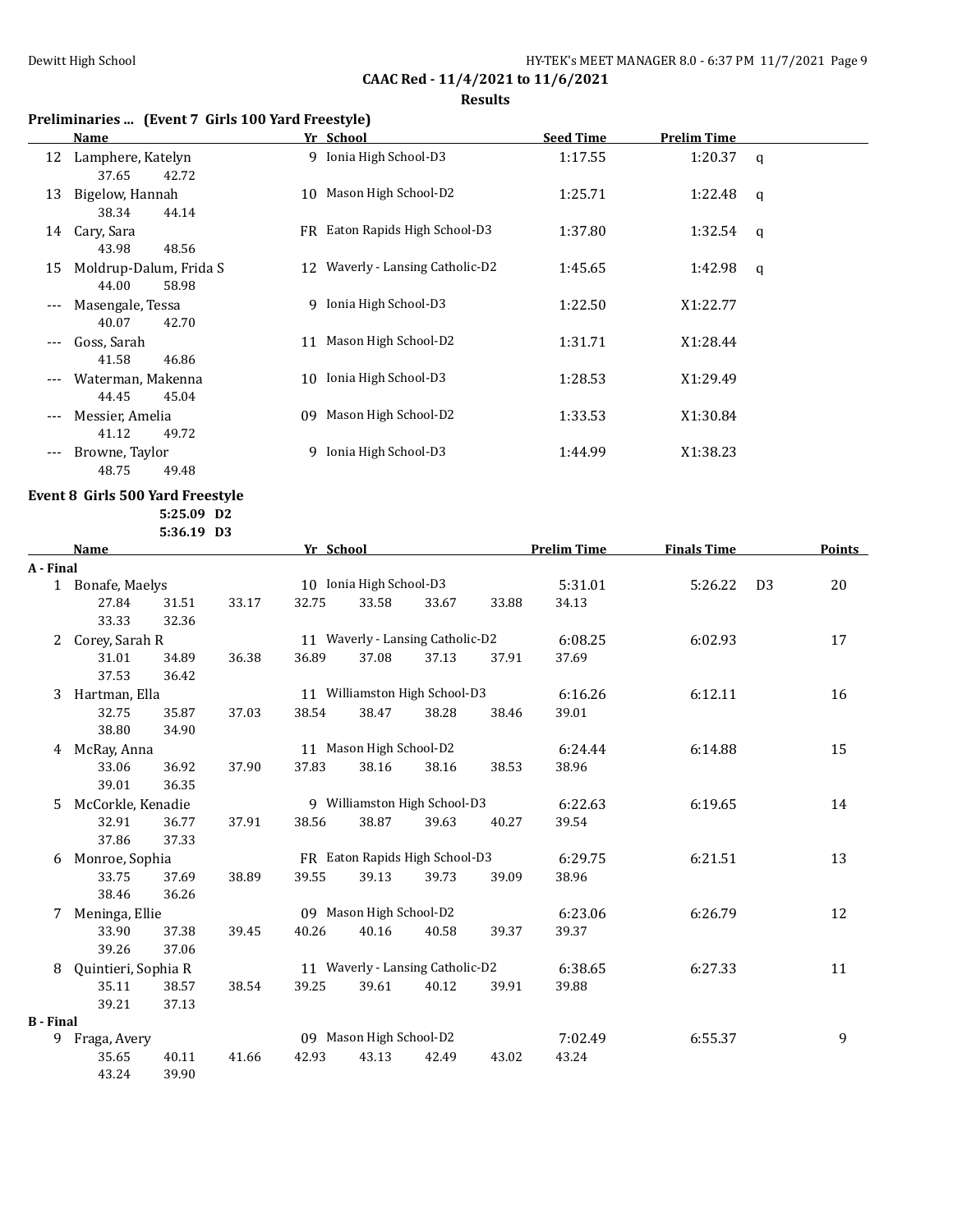# **B - Final ... (Event 8 Girls 500 Yard Freestyle)**

|    | <b>Name</b>         |       |       | Yr School |                         |                                  |       | <b>Prelim Time</b> | <b>Finals Time</b> | Points         |
|----|---------------------|-------|-------|-----------|-------------------------|----------------------------------|-------|--------------------|--------------------|----------------|
| 10 | Brown, Grace        |       |       |           | 12 Ionia High School-D3 |                                  |       | 7:19.93            | 7:03.50            | 7              |
|    | 35.10               | 40.38 | 41.49 | 41.91     | 42.95                   | 44.00                            | 45.12 | 45.87              |                    |                |
|    | 45.13               | 41.55 |       |           |                         |                                  |       |                    |                    |                |
| 11 | Labadie, Brynn      |       |       |           | 9 Ionia High School-D3  |                                  |       | 7:18.17            | 7:14.75            | 6              |
|    | 37.27               | 42.21 | 44.44 | 45.33     | 44.37                   | 45.48                            | 45.87 | 45.02              |                    |                |
|    | 44.06               | 40.70 |       |           |                         |                                  |       |                    |                    |                |
| 12 | Wood, Abbye         |       |       | 12        | Ionia High School-D3    |                                  |       | 7:26.52            | 7:15.71            | 5              |
|    | 39.60               | 44.20 | 44.67 | 44.65     | 44.92                   | 45.15                            | 44.96 | 45.27              |                    |                |
|    | 43.12               | 39.17 |       |           |                         |                                  |       |                    |                    |                |
| 13 | Laird, Renata       |       |       |           |                         | 11 Williamston High School-D3    |       | 7:22.27            | 7:16.32            | 4              |
|    | 38.42               | 43.27 | 44.37 | 45.09     | 45.13                   | 45.38                            | 44.89 | 45.31              |                    |                |
|    | 44.10               | 40.36 |       |           |                         |                                  |       |                    |                    |                |
| 14 | Taylor, Tasmin      |       |       | 12        | Mason High School-D2    |                                  |       | 7:25.97            | 7:25.19            | 3              |
|    | 38.96               | 43.87 | 44.17 | 45.91     | 46.04                   | 44.95                            | 45.86 | 47.49              |                    |                |
|    | 44.70               | 43.24 |       |           |                         |                                  |       |                    |                    |                |
| 15 | Anderson, Marieke K |       |       |           |                         | 12 Waverly - Lansing Catholic-D2 |       | 7:50.33            | 7:33.09            | $\overline{2}$ |
|    | 39.98               | 43.70 | 44.13 | 45.74     | 45.96                   | 45.11                            | 46.97 | 47.90              |                    |                |
|    | 48.76               | 44.84 |       |           |                         |                                  |       |                    |                    |                |
| 16 | Babcock, Hannah     |       |       | IR        |                         | Eaton Rapids High School-D3      |       | 7:43.76            | 7:41.89            | $\mathbf{1}$   |
|    | 37.94               | 43.84 | 44.67 | 45.99     | 45.88                   | 48.09                            | 51.21 | 51.62              |                    |                |

## **Event 8 Girls 500 Yard Freestyle**

46.50 46.15

**5:25.09 D2 5:36.19 D3**

|   | <b>Name</b>         |       |       | Yr School |                         |                                  |       | <b>Seed Time</b> | <b>Prelim Time</b> |              |
|---|---------------------|-------|-------|-----------|-------------------------|----------------------------------|-------|------------------|--------------------|--------------|
|   | Preliminaries       |       |       |           |                         |                                  |       |                  |                    |              |
|   | 1 Bonafe, Maelys    |       |       |           | 10 Ionia High School-D3 |                                  |       | 5:29.95          | 5:31.01            | qD3          |
|   | 29.42               | 32.78 | 33.27 | 33.34     | 33.76                   | 34.27                            | 34.17 | 34.42            |                    |              |
|   | 33.70               | 31.88 |       |           |                         |                                  |       |                  |                    |              |
| 2 | Corey, Sarah R      |       |       |           |                         | 11 Waverly - Lansing Catholic-D2 |       | 6:12.19          | 6:08.25            | q            |
|   | 33.70               | 36.89 | 37.98 | 36.98     | 37.04                   | 37.58                            | 37.85 | 37.33            |                    |              |
|   | 37.13               | 35.77 |       |           |                         |                                  |       |                  |                    |              |
| 3 | Hartman, Ella       |       |       |           |                         | 11 Williamston High School-D3    |       | 6:25.82          | 6:16.26            | q            |
|   | 33.45               | 36.74 | 38.00 | 38.41     | 38.40                   | 39.01                            | 39.49 | 39.24            |                    |              |
|   | 38.41               | 35.11 |       |           |                         |                                  |       |                  |                    |              |
| 4 | McCorkle, Kenadie   |       |       |           |                         | 9 Williamston High School-D3     |       | 6:32.88          | 6:22.63            | q            |
|   | 33.61               | 37.14 | 37.86 | 38.26     | 38.72                   | 39.99                            | 40.90 | 40.02            |                    |              |
|   | 39.68               | 36.45 |       |           |                         |                                  |       |                  |                    |              |
| 5 | Meninga, Ellie      |       |       |           | 09 Mason High School-D2 |                                  |       | 6:52.27          | 6:23.06            | $\mathsf{q}$ |
|   | 34.08               | 38.52 | 39.33 | 39.25     | 39.19                   | 38.60                            | 40.55 | 39.42            |                    |              |
|   | 38.10               | 36.02 |       |           |                         |                                  |       |                  |                    |              |
| 6 | McRay, Anna         |       |       |           | 11 Mason High School-D2 |                                  |       | 6:28.34          | 6:24.44            | q            |
|   | 33.35               | 38.17 | 39.59 | 39.73     | 39.02                   | 38.84                            | 39.23 | 39.71            |                    |              |
|   | 39.44               | 37.36 |       |           |                         |                                  |       |                  |                    |              |
| 7 | Monroe, Sophia      |       |       |           |                         | FR Eaton Rapids High School-D3   |       | 6:42.53          | 6:29.75            | q            |
|   | 33.88               | 38.02 | 39.03 | 39.44     | 40.46                   | 39.90                            | 40.78 | 40.64            |                    |              |
|   | 39.70               | 37.90 |       |           |                         |                                  |       |                  |                    |              |
| 8 | Quintieri, Sophia R |       |       |           |                         | 11 Waverly - Lansing Catholic-D2 |       | 6:58.40          | 6:38.65            | q            |
|   | 36.02               | 39.30 | 40.58 | 41.27     | 41.48                   | 41.74                            | 40.29 | 40.22            |                    |              |
|   | 39.27               | 38.48 |       |           |                         |                                  |       |                  |                    |              |
| 9 | Fraga, Avery        |       |       |           | 09 Mason High School-D2 |                                  |       | 7:15.92          | 7:02.49            | $\mathsf{q}$ |
|   | 36.50               | 40.91 | 43.21 | 43.32     | 43.12                   | 43.98                            | 43.77 | 43.45            |                    |              |
|   | 43.49               | 40.74 |       |           |                         |                                  |       |                  |                    |              |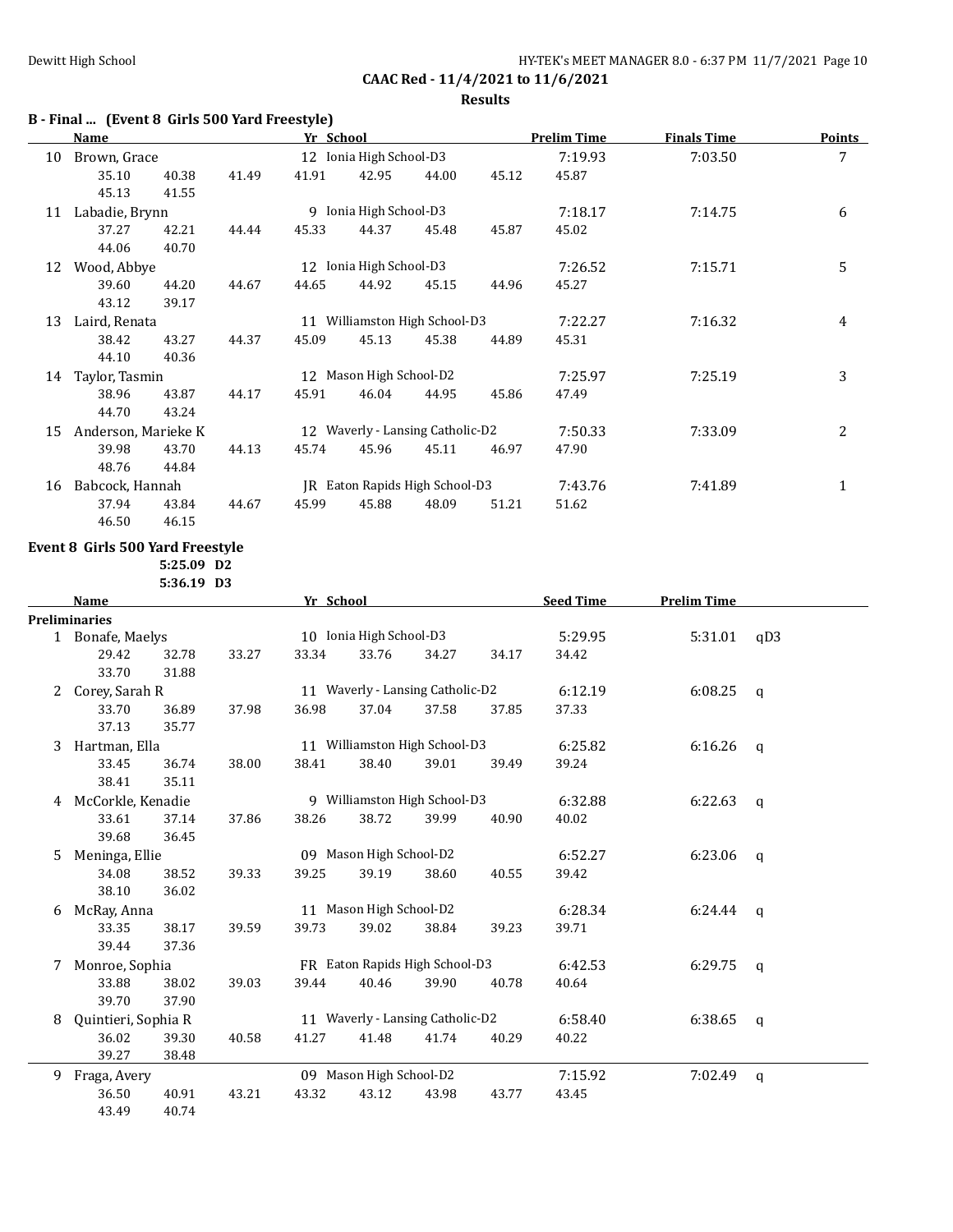**Results**

|    | Preliminaries  (Event 8 Girls 500 Yard Freestyle) |                |       |           |                         |                                  |       |                  |                    |          |
|----|---------------------------------------------------|----------------|-------|-----------|-------------------------|----------------------------------|-------|------------------|--------------------|----------|
|    | Name                                              |                |       | Yr School |                         |                                  |       | <b>Seed Time</b> | <b>Prelim Time</b> |          |
| 10 | Labadie, Brynn                                    |                |       |           | 9 Ionia High School-D3  |                                  |       | 8:16.08          | 7:18.17            | $\alpha$ |
|    | 39.53<br>44.58                                    | 43.48<br>38.83 | 45.96 | 44.68     | 44.76                   | 46.03                            | 45.10 | 45.22            |                    |          |
| 11 | Brown, Grace                                      |                |       |           | 12 Ionia High School-D3 |                                  |       | 7:21.11          | 7:19.93            | q        |
|    | 37.34                                             | 42.93          | 43.77 | 45.97     | 44.83                   | 46.83                            | 45.53 | 45.97            |                    |          |
|    | 44.47                                             | 42.29          |       |           |                         |                                  |       |                  |                    |          |
| 12 | Laird, Renata                                     |                |       |           |                         | 11 Williamston High School-D3    |       | 7:30.28          | 7:22.27            | q        |
|    | 39.47<br>44.50                                    | 44.06<br>42.53 | 44.71 | 45.85     | 44.51                   | 45.44                            | 45.36 | 45.84            |                    |          |
| 13 | Taylor, Tasmin                                    |                |       |           | 12 Mason High School-D2 |                                  |       | 7:16.48          | 7:25.97            | q        |
|    | 38.99                                             | 44.00          | 44.14 | 45.73     | 44.91                   | 45.63                            | 45.54 | 45.25            |                    |          |
|    | 45.83                                             | 45.95          |       |           |                         |                                  |       |                  |                    |          |
| 14 | Wood, Abbye                                       |                |       |           | 12 Ionia High School-D3 |                                  |       | 7:40.64          | 7:26.52            | q        |
|    | 40.30<br>45.12                                    | 44.43<br>41.66 | 45.53 | 45.23     | 45.58                   | 46.50                            | 45.80 | 46.37            |                    |          |
| 15 | Babcock, Hannah                                   |                |       |           |                         | JR Eaton Rapids High School-D3   |       | 7:37.39          | 7:43.76            | q        |
|    | 40.22                                             | 46.02          | 46.41 | 47.13     | 48.15                   | 48.00                            | 49.00 | 49.58            |                    |          |
|    | 46.30                                             | 42.95          |       |           |                         |                                  |       |                  |                    |          |
| 16 | Anderson, Marieke K                               |                |       |           |                         | 12 Waverly - Lansing Catholic-D2 |       | 7:34.25          | 7:50.33            | q        |
|    | 40.04                                             | 46.08          | 48.64 | 48.67     | 49.32                   | 47.91                            | 47.84 | 48.63            |                    |          |
|    | 48.31                                             | 44.89          |       |           |                         |                                  |       |                  |                    |          |
| 17 | Blackmore, Hailey                                 |                |       |           | 11 Mason High School-D2 |                                  |       | 9:25.11          | 8:18.43            |          |
|    | 44.51                                             | 48.98          | 50.10 | 50.68     | 51.07                   | 52.75                            | 53.07 | 53.48            |                    |          |
|    | 49.95                                             | 43.84          |       |           |                         |                                  |       |                  |                    |          |

## **Event 9 Girls 200 Yard Freestyle Relay**

**1:45.09 D2**

**1:46.29 D3**

|                  | <b>Team</b>                   |                            |       | Relay                  | <b>Prelim Time</b>        | <b>Finals Time</b>          | <b>Points</b> |
|------------------|-------------------------------|----------------------------|-------|------------------------|---------------------------|-----------------------------|---------------|
| A - Final        |                               |                            |       |                        |                           |                             |               |
| 1                | Ionia High School-D3          |                            |       | A                      | 1:47.86                   | 1:46.39                     | 40            |
|                  |                               | 1) McGee, Madeline 11      |       | 2) Phelps, Josie 12    | 3) Demel, Anouk 12        | 4) Bonafe, Maelys 10        |               |
|                  | 24.78                         | 28.68                      | 27.61 | 25.32                  |                           |                             |               |
| 2                | Williamston High School-D3    |                            |       | A                      | 1:50.19                   | 1:47.79                     | 34            |
|                  | 1) Eisenbeis, Gwen 12         |                            |       | 2) Cowen, Clare 10     | 3) Palmer, Addy 09        | 4) Holden, Isabelle 11      |               |
|                  | 24.10                         | 28.50                      | 28.00 | 27.19                  |                           |                             |               |
| 3                | Mason High School-D2          |                            |       | A                      | 2:02.34                   | 1:55.60                     | 32            |
|                  | 1) Mills, Cailey 12           |                            |       | 2) Meninga, Ellie 09   | 3) McRay, Anna 11         | 4) VanderGiessen, Morgan 12 |               |
|                  | 29.35                         | 29.08                      | 28.70 | 28.47                  |                           |                             |               |
| 4                | Waverly - Lansing Catholic-D2 |                            |       | A                      | 2:01.87                   | 1:57.21                     | 30            |
|                  |                               | 1) Ostrowski, Janelle M 10 |       | 2) Kohrman, Lilah L 12 | 3) Williams, Emerson K 10 | 4) Corey, Sarah R 11        |               |
|                  | 29.57                         | 30.16                      | 29.69 | 27.79                  |                           |                             |               |
| 5                | Eaton Rapids High School-D3   |                            |       | A                      | 2:15.97                   | 2:01.08                     | 28            |
|                  | 1) Nayback, Lili JR           |                            |       | 2) Barnes, Breana FR   | 3) Welch, Lydia JR        | 4) Monroe, Sophia FR        |               |
|                  | 29.76                         | 30.22                      | 31.16 | 29.94                  |                           |                             |               |
| <b>B</b> - Final |                               |                            |       |                        |                           |                             |               |
|                  | Williamston High School-D3    |                            |       | B                      | 2:07.67                   | X2:06.14                    |               |
|                  | 1) Sawdon, Sierra 09          |                            |       | 2) Jackson, Kate 12    | 3) Gray, Alisia 09        | 4) McCorkle, Kenadie 9      |               |
|                  | 32.71                         | 29.67                      | 34.02 | 29.74                  |                           |                             |               |
|                  | Mason High School-D2          |                            |       | B                      | 2:39.75                   | X2:20.12                    |               |
|                  | 1) Zechar, Vienna 09          |                            |       | 2) Sanders, Hannah 09  | 3) Goss, Sarah 11         | 4) Fraga, Avery 09          |               |
|                  | 36.72                         | 35.43                      | 36.50 | 31.47                  |                           |                             |               |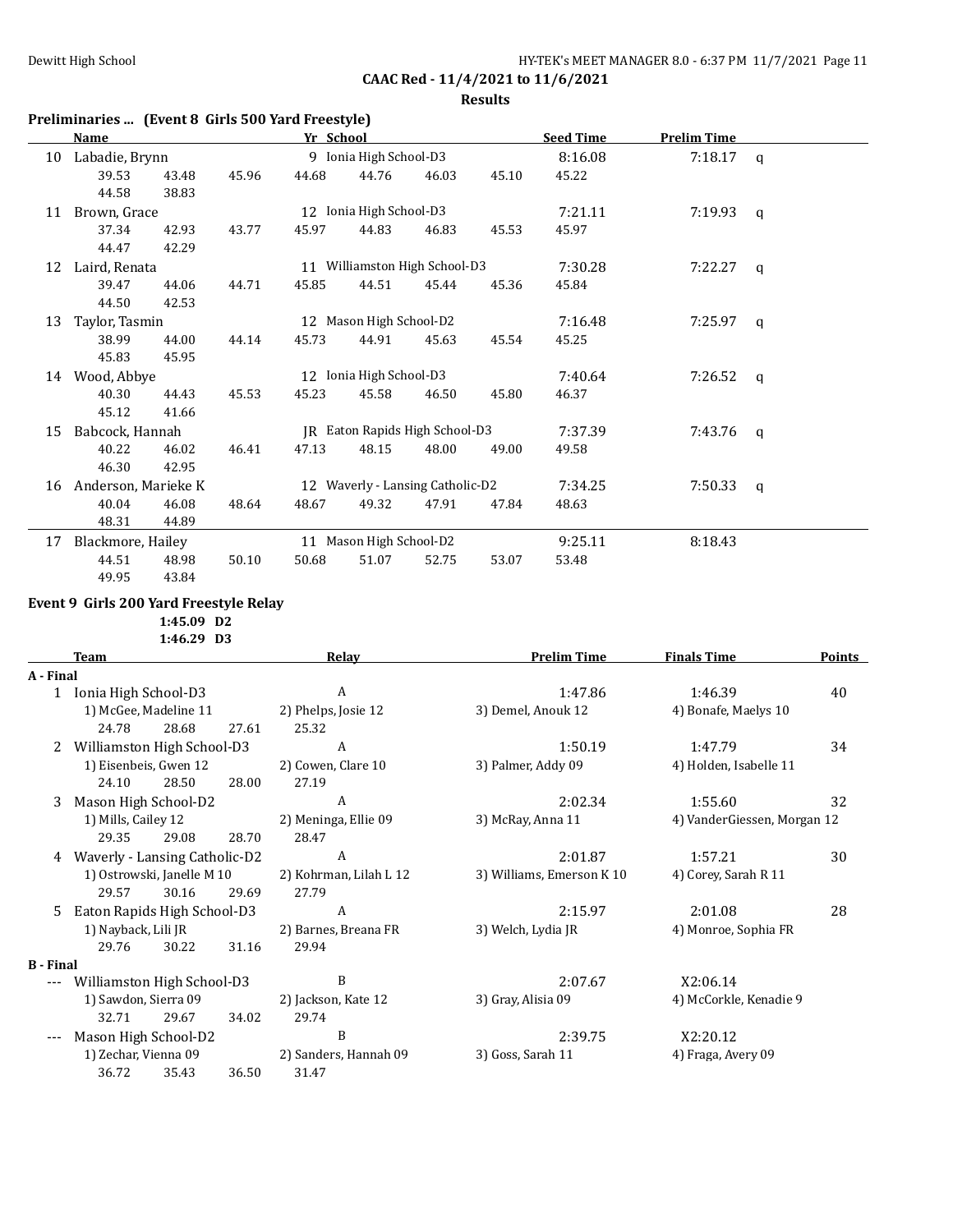|           | B - Final  (Event 9 Girls 200 Yard Freestyle Relay)<br>Team | Relay                               | <b>Prelim Time</b>        | <b>Finals Time</b>          |                | <b>Points</b> |
|-----------|-------------------------------------------------------------|-------------------------------------|---------------------------|-----------------------------|----------------|---------------|
|           | Ionia High School-D3                                        | $\, {\bf B}$                        | 2:29.57                   | X2:30.66                    |                |               |
|           | 1) Reisbig, Isabella 12                                     | 2) Waterman, Makenna 10             | 3) Masengale, Tessa 9     | 4) Browne, Taylor 9         |                |               |
|           | 33.66<br>36.23<br>35.43                                     | 45.34                               |                           |                             |                |               |
|           | Event 9 Girls 200 Yard Freestyle Relay                      |                                     |                           |                             |                |               |
|           | 1:45.09 D2                                                  |                                     |                           |                             |                |               |
|           | 1:46.29 D3                                                  |                                     |                           |                             |                |               |
|           | Team                                                        | Relay                               | <b>Seed Time</b>          | <b>Prelim Time</b>          |                |               |
|           | <b>Preliminaries</b>                                        |                                     |                           |                             |                |               |
|           | 1 Ionia High School-D3                                      | A                                   | 1:46.70                   | 1:47.86                     | $\mathbf{q}$   |               |
|           | 1) McGee, Madeline 11                                       | 2) Phelps, Josie 12                 | 3) Demel, Anouk 12        | 4) Bonafe, Maelys 10        |                |               |
|           | 28.23<br>25.35<br>28.38                                     | 25.90                               |                           |                             |                |               |
|           | 2 Williamston High School-D3                                | $\boldsymbol{A}$                    | 1:50.55                   | 1:50.19                     | q              |               |
|           | 1) Eisenbeis, Gwen 12<br>24.64<br>28.38<br>29.14            | 2) Cowen, Clare 10<br>28.03         | 3) Palmer, Addy 09        | 4) Holden, Isabelle 11      |                |               |
|           | 3 Waverly - Lansing Catholic-D2                             | $\boldsymbol{A}$                    | 2:02.29                   | $2:01.87$ q                 |                |               |
|           | 1) Ostrowski, Janelle M 10                                  | 2) Kohrman, Lilah L 12              | 3) Williams, Emerson K 10 | 4) Corey, Sarah R 11        |                |               |
|           | 31.39<br>31.41<br>30.69                                     | 28.38                               |                           |                             |                |               |
|           | Mason High School-D2                                        | $\boldsymbol{A}$                    | 1:54.18                   | 2:02.34                     |                |               |
| 4         | 1) Mills, Cailey 12                                         | 2) Meninga, Ellie 09                | 3) McRay, Anna 11         | 4) VanderGiessen, Morgan 12 | $\mathbf{q}$   |               |
|           | 30.68<br>31.38<br>29.44                                     | 30.84                               |                           |                             |                |               |
| 5         | Williamston High School-D3                                  | B                                   | <b>NT</b>                 | 2:07.67                     | q              |               |
|           | 1) Sawdon, Sierra 09                                        | 2) Jackson, Kate 12                 | 3) Gray, Alisia 09        | 4) McCorkle, Kenadie 9      |                |               |
|           | 30.31<br>32.64<br>34.33                                     | 30.39                               |                           |                             |                |               |
|           | Eaton Rapids High School-D3                                 | A                                   | 2:12.91                   | $2:15.97$ q                 |                |               |
|           | 1) Barnes, Breana FR                                        | 2) Babcock, Hannah JR               | 3) Brown, Delayne FR      | 4) Welch, Lydia JR          |                |               |
|           | 32.10<br>35.62<br>40.21                                     | 28.04                               |                           |                             |                |               |
|           | 7 Ionia High School-D3                                      | B                                   | <b>NT</b>                 | 2:29.57                     | $\mathsf{q}$   |               |
|           | 1) Sierra Clemares, Martina 12                              | 2) Lamphere, Katelyn 9              | 3) Browne, Taylor 9       | 4) Waterman, Makenna 10     |                |               |
|           | 32.69<br>32.23<br>46.05                                     | 38.60                               |                           |                             |                |               |
| 8         | Mason High School-D2                                        | B                                   | 2:10.00                   | 2:39.75                     | $\mathbf q$    |               |
|           | 1) Messier, Amelia 09                                       | 2) Portice, Gessica 09              | 3) Goss, Sarah 11         | 4) Blackmore, Hailey 11     |                |               |
|           | 40.77<br>40.25<br>39.55                                     | 39.18                               |                           |                             |                |               |
|           |                                                             |                                     |                           |                             |                |               |
|           | <b>Event 10 Girls 100 Yard Backstroke</b>                   |                                     |                           |                             |                |               |
|           | 1:02.29 D2<br>1:03.89 D3                                    |                                     |                           |                             |                |               |
|           | Name                                                        | Yr School                           | <b>Prelim Time</b>        | <b>Finals Time</b>          |                | <b>Points</b> |
| A - Final |                                                             |                                     |                           |                             |                |               |
|           | 1 Eisenbeis, Gwen                                           | 12 Williamston High School-D3       | 1:00.27                   | 58.45                       | D <sub>2</sub> | 20            |
|           | 28.57<br>29.88                                              |                                     |                           |                             |                |               |
| 2         | McGee, Madeline                                             | 11 Ionia High School-D3             | 1:03.32                   | 1:00.18                     | D <sub>2</sub> | 17            |
|           | 29.41<br>30.77                                              |                                     |                           |                             |                |               |
| 3.        | Stowell, Bethany                                            | Eaton Rapids High School-D3<br>SO.  | 1:03.58                   | 1:01.92                     | D <sub>2</sub> | 16            |
|           | 30.15<br>31.77                                              |                                     |                           |                             |                |               |
| 4         | Hoffman, Audrie                                             | 12 Mason High School-D2             | 1:14.07                   | 1:10.02                     |                | 15            |
|           | 34.43<br>35.59                                              |                                     |                           |                             |                |               |
| 5         | Williams, Emerson K                                         | Waverly - Lansing Catholic-D2<br>10 | 1:15.67                   | 1:13.84                     |                | 14            |
|           | 36.50<br>37.34                                              |                                     |                           |                             |                |               |
|           | Nayback, Lili                                               | JR Eaton Rapids High School-D3      | 1:17.83                   | 1:14.81                     |                | 13            |
| 6         | 36.36<br>38.45                                              |                                     |                           |                             |                |               |
|           | Jeitschko, AJ                                               | Williamston High School-D3<br>11    | 1:16.64                   | 1:17.01                     |                | 12            |
| 7.        | 37.86<br>39.15                                              |                                     |                           |                             |                |               |
|           |                                                             |                                     |                           |                             |                |               |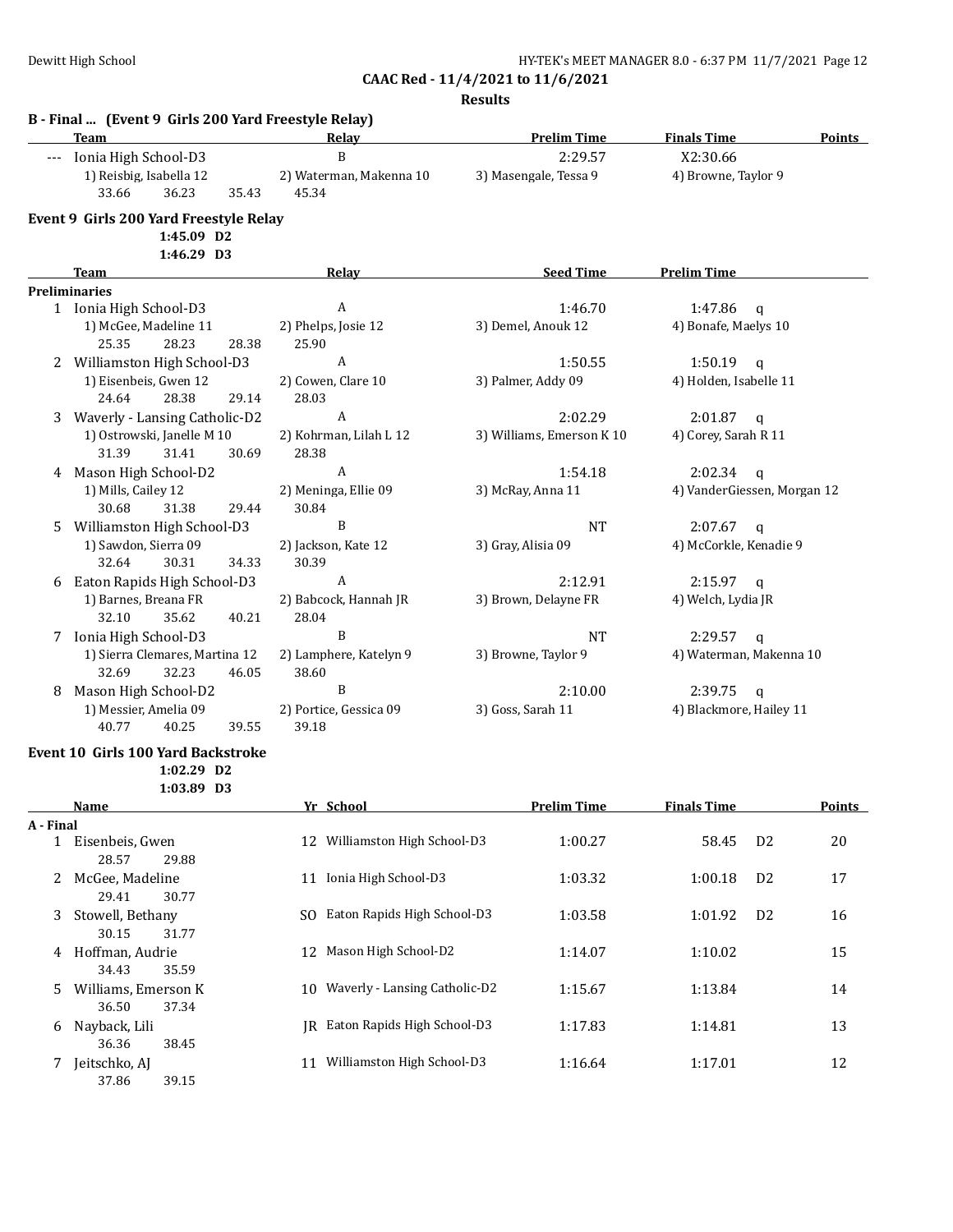# **A - Final ... (Event 10 Girls 100 Yard Backstroke)**

|           | Name                               | Yr School                           | Prelim Time | <b>Finals Time</b> | Points |
|-----------|------------------------------------|-------------------------------------|-------------|--------------------|--------|
| 8         | Verhage, Kaleigh<br>40.25<br>37.69 | 12 Mason High School-D2             | 1:18.68     | 1:17.94            | 11     |
| B - Final |                                    |                                     |             |                    |        |
| 9         | Burghdoff, Alivia E                | Waverly - Lansing Catholic-D2<br>09 | 1:18.90     | 1:20.85            | 9      |
|           | 38.45<br>42.40                     |                                     |             |                    |        |
| 10        | Martinez, Eily                     | Ionia High School-D3<br>10          | 1:23.76     | 1:22.33            | 7      |
|           | 39.74<br>42.59                     |                                     |             |                    |        |
| 11        | Robinson, Isabelle                 | Ionia High School-D3<br>9           | 1:27.75     | 1:26.76            | 6      |
|           | 42.86<br>43.90                     |                                     |             |                    |        |
| 12        | Reisbig, Isabella                  | Ionia High School-D3<br>12          | 1:28.53     | 1:28.06            | 5      |
|           | 45.83<br>42.23                     |                                     |             |                    |        |
| 13        | Bliesener, Lauren                  | Mason High School-D2<br>12          | 1:28.21     | 1:28.25            | 4      |
|           | 41.64<br>46.61                     |                                     |             |                    |        |
| 14        | Laird, Renata                      | Williamston High School-D3<br>11    | 1:30.11     | 1:30.68            | 3      |
|           | 43.74<br>46.94                     |                                     |             |                    |        |
| 15        | Panetta, Bella M                   | Waverly - Lansing Catholic-D2<br>12 | 1:39.48     | 1:42.75            | 2      |
|           | 52.25<br>50.50                     |                                     |             |                    |        |

## **Event 10 Girls 100 Yard Backstroke**

**1:02.29 D2**

**1:03.89 D3**

|    | <b>Name</b>                           |    | Yr School                        | <b>Seed Time</b> | <b>Prelim Time</b> |              |
|----|---------------------------------------|----|----------------------------------|------------------|--------------------|--------------|
|    | <b>Preliminaries</b>                  |    |                                  |                  |                    |              |
|    | 1 Eisenbeis, Gwen<br>29.39<br>30.88   |    | 12 Williamston High School-D3    | 58.20            | 1:00.27            | qD2          |
| 2  | McGee, Madeline<br>30.55<br>32.77     |    | 11 Ionia High School-D3          | 1:03.00          | 1:03.32            | qD3          |
| 3  | Stowell, Bethany<br>30.67<br>32.91    |    | SO Eaton Rapids High School-D3   | 1:05.52          | 1:03.58            | qD3          |
| 4  | Hoffman, Audrie<br>35.86<br>38.21     |    | 12 Mason High School-D2          | 1:11.63          | 1:14.07            | q            |
| 5  | Williams, Emerson K<br>37.78<br>37.89 |    | 10 Waverly - Lansing Catholic-D2 | 1:16.43          | 1:15.67            | q            |
| 6  | Jeitschko, AJ<br>36.98<br>39.66       |    | 11 Williamston High School-D3    | 1:19.32          | 1:16.64            | q            |
|    | Nayback, Lili<br>37.58<br>40.25       |    | IR Eaton Rapids High School-D3   | 1:17.71          | 1:17.83            | q            |
| 8  | Verhage, Kaleigh<br>38.33<br>40.35    |    | 12 Mason High School-D2          | 1:25.56          | 1:18.68            | q            |
| 9  | Burghdoff, Alivia E<br>38.03<br>40.87 |    | 09 Waverly - Lansing Catholic-D2 | 1:23.29          | 1:18.90            | $\mathbf q$  |
| 10 | Martinez, Eily<br>40.21<br>43.55      |    | 10 Ionia High School-D3          | 1:27.30          | 1:23.76            | q            |
| 11 | Robinson, Isabelle<br>43.03<br>44.72  |    | 9 Ionia High School-D3           | 1:30.87          | 1:27.75            | q            |
| 12 | Bliesener, Lauren<br>42.28<br>45.93   |    | 12 Mason High School-D2          | 1:26.12          | 1:28.21            | q            |
| 13 | Reisbig, Isabella<br>42.72<br>45.81   |    | 12 Ionia High School-D3          | 1:29.87          | 1:28.53            | $\mathsf{q}$ |
| 14 | Laird, Renata<br>43.87<br>46.24       |    | 11 Williamston High School-D3    | 1:32.47          | 1:30.11            | q            |
| 15 | Panetta, Bella M<br>47.55<br>51.93    | 12 | Waverly - Lansing Catholic-D2    | 1:44.12          | 1:39.48            | q            |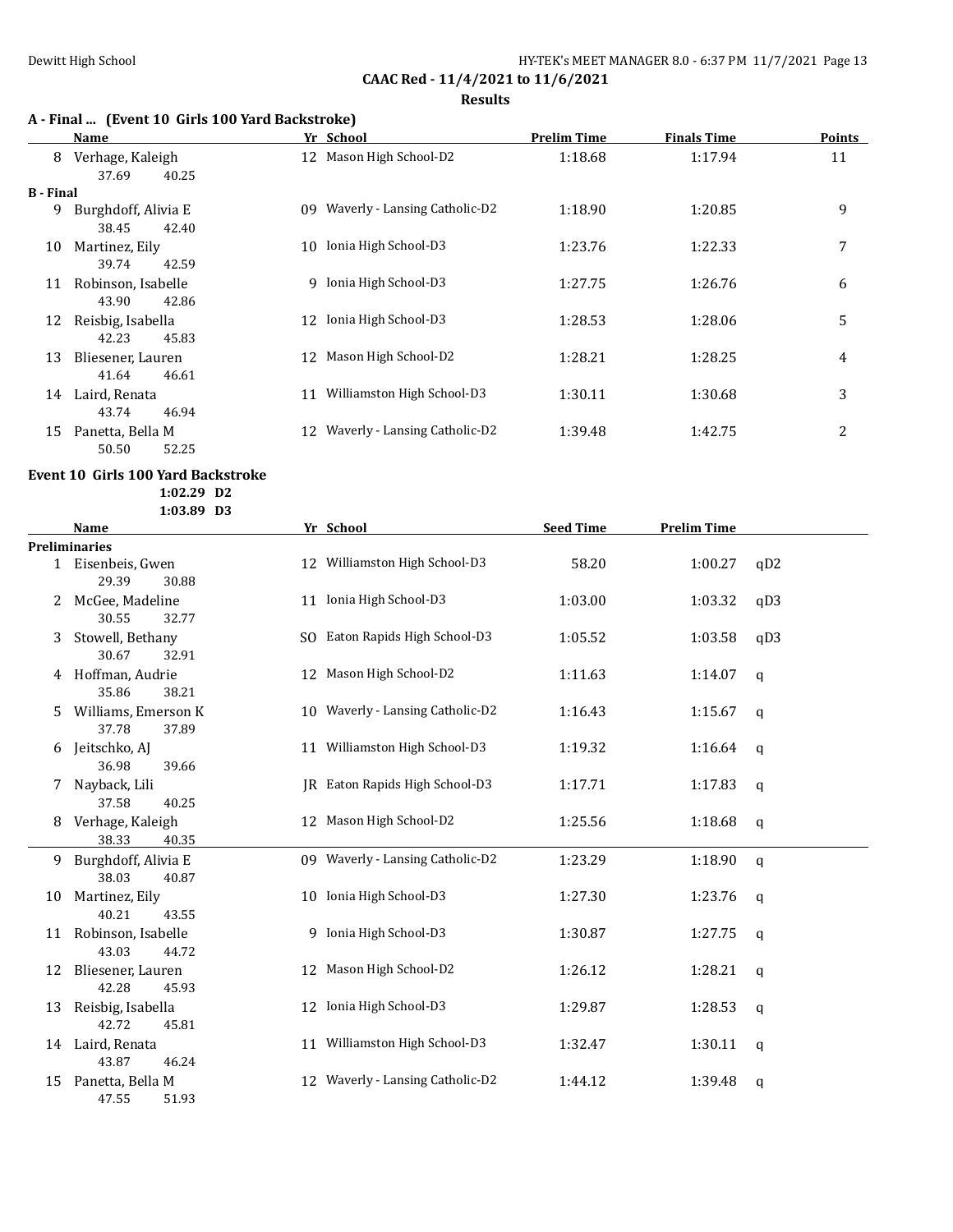**Results**

|                     | Preliminaries  (Event 10 Girls 100 Yard Backstroke)<br>Name             | Yr School                        | <b>Seed Time</b>   | <b>Prelim Time</b> |                |               |
|---------------------|-------------------------------------------------------------------------|----------------------------------|--------------------|--------------------|----------------|---------------|
| $\qquad \qquad - -$ | Masengale, Tessa<br>45.39<br>49.81                                      | 9 Ionia High School-D3           | 2:02.17            | X1:35.20           |                |               |
|                     | <b>Event 11 Girls 100 Yard Breaststroke</b><br>1:11.39 D2               |                                  |                    |                    |                |               |
|                     | 1:12.89 D3<br><b>Name</b>                                               | Yr School                        | <b>Prelim Time</b> | <b>Finals Time</b> |                | <b>Points</b> |
| A - Final           |                                                                         |                                  |                    |                    |                |               |
|                     | 1 Muenzenmaier, Mary<br>33.95<br>38.09                                  | 12 Mason High School-D2          | 1:14.70            | 1:12.04            | D <sub>3</sub> | 20            |
|                     | 2 Zubal, Elisabeth<br>35.48<br>38.43                                    | JR Eaton Rapids High School-D3   | 1:18.27            | 1:13.91            |                | 17            |
| 3.                  | Muenzenmaier, Elizabeth<br>35.08<br>39.03                               | 12 Mason High School-D2          | 1:17.52            | 1:14.11            |                | 16            |
|                     | 4 Holman, Calah<br>37.60<br>41.82                                       | 12 Ionia High School-D3          | 1:23.56            | 1:19.42            |                | 15            |
| 5.                  | Jager, Anna Kate K<br>40.08<br>43.41                                    | 12 Waverly - Lansing Catholic-D2 | 1:25.53            | 1:23.49            |                | 14            |
| 6                   | Kohrman, Lilah L<br>39.50<br>44.59                                      | 12 Waverly - Lansing Catholic-D2 | 1:24.96            | 1:24.09            |                | 13            |
| 7.                  | Muschong, Allie                                                         | 12 Mason High School-D2          | 1:23.87            | 1:25.25            |                | 12            |
| 8                   | Ostrowski, Janelle M<br>40.20<br>45.35                                  | 10 Waverly - Lansing Catholic-D2 | 1:26.04            | 1:25.55            |                | 11            |
| <b>B</b> - Final    |                                                                         |                                  |                    |                    |                |               |
| 9                   | Holden, Isabelle<br>39.80<br>44.85                                      | 11 Williamston High School-D3    | 1:26.55            | 1:24.65            |                | 9             |
| 10                  | Barnes, Breana<br>43.53<br>47.99                                        | FR Eaton Rapids High School-D3   | 1:34.35            | 1:31.52            |                | 7             |
|                     | 11 Sierra Clemares, Martina<br>43.05<br>49.88                           | 12 Ionia High School-D3          | 1:35.17            | 1:32.93            |                | 6             |
| 12                  | Burns, Alexis<br>46.83<br>50.15                                         | 11 Ionia High School-D3          | 1:41.06            | 1:36.98            |                | 5             |
| 13                  | Browne, Riley<br>46.24<br>51.16                                         | 11 Ionia High School-D3          | 1:40.61            | 1:37.40            |                | 4             |
|                     | 14 O'Brien, Lily<br>44.69<br>52.92                                      | 10 Williamston High School-D3    | 1:39.35            | 1:37.61            |                | 3             |
|                     | 15 Prosser, Skyler<br>47.44<br>50.20                                    | 09 Mason High School-D2          | 1:36.53            | 1:37.64            |                | 2             |
|                     | 16 Sawdon, Sierra<br>48.65<br>54.35                                     | 09 Williamston High School-D3    | 1:43.08            | 1:43.00            |                | 1             |
|                     | <b>Event 11 Girls 100 Yard Breaststroke</b><br>1:11.39 D2<br>1:12.89 D3 |                                  |                    |                    |                |               |
|                     | Name                                                                    | Yr School                        | <b>Seed Time</b>   | <b>Prelim Time</b> |                |               |
|                     | <b>Preliminaries</b>                                                    |                                  |                    |                    |                |               |
|                     | 1 Muenzenmaier, Mary<br>35.76<br>38.94                                  | 12 Mason High School-D2          | 1:11.98            | 1:14.70            | q              |               |
| 2                   | Muenzenmaier, Elizabeth<br>36.60<br>40.92                               | 12 Mason High School-D2          | 1:15.57            | 1:17.52            | q              |               |
|                     | 3 Zubal, Elisabeth<br>37.03<br>41.24                                    | JR Eaton Rapids High School-D3   | 1:15.01            | 1:18.27            | q              |               |

4 Holman, Calah 12 Ionia High School-D3 1:23.85 1:23.56 q

39.12 44.44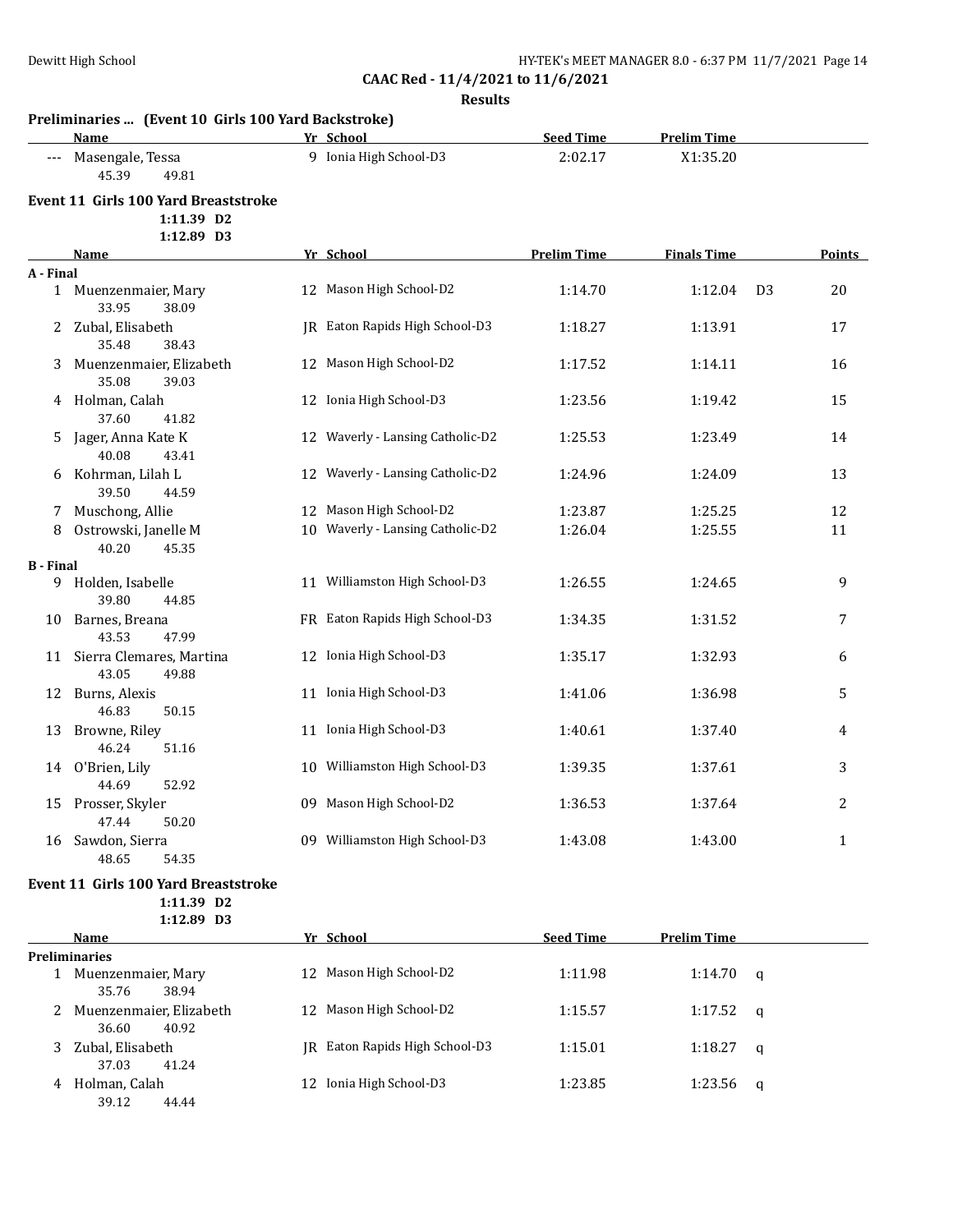**Results**

# **Preliminaries ... (Event 11 Girls 100 Yard Breaststroke)**

|    | Name                                       | Yr School                        | <b>Seed Time</b> | <b>Prelim Time</b> |              |
|----|--------------------------------------------|----------------------------------|------------------|--------------------|--------------|
| 5  | Muschong, Allie<br>39.21<br>44.66          | 12 Mason High School-D2          | 1:28.59          | 1:23.87            | q            |
| 6  | Kohrman, Lilah L<br>40.30<br>44.66         | 12 Waverly - Lansing Catholic-D2 | 1:28.31          | 1:24.96            | $\mathsf{q}$ |
|    | Jager, Anna Kate K<br>41.46<br>44.07       | 12 Waverly - Lansing Catholic-D2 | 1:26.31          | 1:25.53            | $\mathsf{q}$ |
| 8  | Ostrowski, Janelle M<br>41.08<br>44.96     | 10 Waverly - Lansing Catholic-D2 | 1:29.77          | 1:26.04            | q            |
| 9  | Holden, Isabelle<br>39.62<br>46.93         | 11 Williamston High School-D3    | 1:25.29          | 1:26.55            | $\mathsf{q}$ |
| 10 | Barnes, Breana<br>44.57<br>49.78           | FR Eaton Rapids High School-D3   | 1:33.47          | 1:34.35            | $\mathsf{q}$ |
| 11 | Sierra Clemares, Martina<br>50.11<br>45.06 | 12 Ionia High School-D3          | 1:41.00          | 1:35.17            | q            |
| 12 | Prosser, Skyler<br>47.13<br>49.40          | Mason High School-D2<br>09       | 1:40.47          | 1:36.53            | $\mathsf{q}$ |
| 13 | O'Brien, Lily<br>46.57<br>52.78            | 10 Williamston High School-D3    | 1:37.77          | 1:39.35            | q            |
| 14 | Browne, Riley<br>48.07<br>52.54            | 11 Ionia High School-D3          | 1:38.47          | 1:40.61            | q            |
| 15 | Burns, Alexis<br>47.46<br>53.60            | Ionia High School-D3<br>11       | 1:39.00          | 1:41.06            | q            |
| 16 | Sawdon, Sierra<br>48.03<br>55.05           | Williamston High School-D3<br>09 | 1:39.75          | 1:43.08            | $\mathbf q$  |

## **Event 12 Girls 400 Yard Freestyle Relay**

**3:56.29 D3**

|                   | <b>Team</b>                 |                               |                            |                           | <b>Relay</b> |                        |                           | <b>Prelim Time</b>     | <b>Finals Time</b>            |    | <b>Points</b> |
|-------------------|-----------------------------|-------------------------------|----------------------------|---------------------------|--------------|------------------------|---------------------------|------------------------|-------------------------------|----|---------------|
| A - Final         |                             |                               |                            |                           |              |                        |                           |                        |                               |    |               |
| 1                 | Ionia High School-D3        |                               | A<br>2) Lepien, Brynn 12   |                           |              |                        | 4:35.71                   | 3:54.12                | D <sub>3</sub>                | 40 |               |
|                   | 1) McGee, Madeline 11       |                               |                            |                           |              | 3) Demel, Anouk 12     |                           | 4) Bonafe, Maelys 10   |                               |    |               |
|                   | 26.89                       | 56.97                         | 28.87                      | 1:01.87                   | 28.38        | 59.40                  | 26.43                     | 55.88                  |                               |    |               |
| 2                 | Eaton Rapids High School-D3 |                               | A                          |                           |              |                        | 4:13.71                   | 3:57.43                |                               | 34 |               |
|                   | 1) Monroe, Maggie SR        |                               | 2) Nayback, Lili JR        |                           |              | 3) Zubal, Elisabeth JR |                           | 4) Stowell, Bethany SO |                               |    |               |
|                   | 25.77                       | 54.02                         | 30.44                      | 1:04.51                   | 29.33        | 1:01.45                | 27.17                     | 57.45                  |                               |    |               |
| 3                 |                             | Williamston High School-D3    |                            | A                         |              |                        |                           | 4:11.67                | 4:00.94                       |    | 32            |
|                   |                             | 1) Eisenbeis, Gwen 12         |                            | 2) McCorkle, Kenadie 9    |              |                        | 3) Cowen, Clare 10        |                        | 4) Holden, Isabelle 11        |    |               |
|                   | 25.62                       | 52.90                         | 31.33                      | 1:04.65                   | 29.80        | 1:02.79                | 28.59                     | 1:00.60                |                               |    |               |
| 4                 |                             | Mason High School-D2          |                            | A                         |              |                        |                           | 4:40.19                | 4:08.58                       |    | 30            |
| 1) McRay, Anna 11 |                             |                               |                            | 2) Hoffman, Audrie 12     |              |                        | 3) Muenzenmaier, Mary 12  |                        | 4) Muenzenmaier, Elizabeth 12 |    |               |
|                   | 30.48                       | 1:02.53                       | 29.76                      | 1:01.39                   | 30.35        | 1:03.33                | 29.05                     | 1:01.33                |                               |    |               |
| 5.                |                             | Waverly - Lansing Catholic-D2 |                            |                           | A            |                        |                           | 4:34.97                | 4:29.37                       |    | 28            |
|                   | 1) Corey, Sarah R 11        |                               |                            | 2) Williams, Emerson K 10 |              |                        | 3) Burghdoff, Alivia E 09 |                        | 4) Quintieri, Sophia R 11     |    |               |
|                   | 29.68                       | 1:02.32                       | 32.12                      | 1:06.44                   | 33.32        | 1:11.12                | 33.17                     | 1:09.49                |                               |    |               |
| <b>B</b> - Final  |                             |                               |                            |                           |              |                        |                           |                        |                               |    |               |
|                   | Eaton Rapids High School-D3 |                               | B<br>2) Babcock, Hannah JR |                           |              |                        | 5:03.15                   | X4:48.06               |                               |    |               |
|                   | 1) Monroe, Sophia FR        |                               |                            |                           |              | 3) Brown, Delayne FR   |                           | 4) Barnes, Breana FR   |                               |    |               |
|                   | 32.42                       | 1:08.23                       | 37.01                      | 1:18.43                   | 34.96        | 1:13.07                | 33.61                     | 1:08.33                |                               |    |               |
|                   | Williamston High School-D3  |                               | B                          |                           |              |                        | 4:51.15                   | X4:50.38               |                               |    |               |
|                   | 1) Jeitschko, AJ 11         |                               |                            | 2) Laird, Renata 11       |              |                        | 3) Hartman, Ella 11       |                        | 4) Jackson, Kate 12           |    |               |
|                   | 33.35                       | 1:11.29                       | 40.06                      | 1:23.69                   | 33.72        | 1:10.54                | 30.48                     | 1:04.86                |                               |    |               |

**<sup>3:50.59</sup> D2**